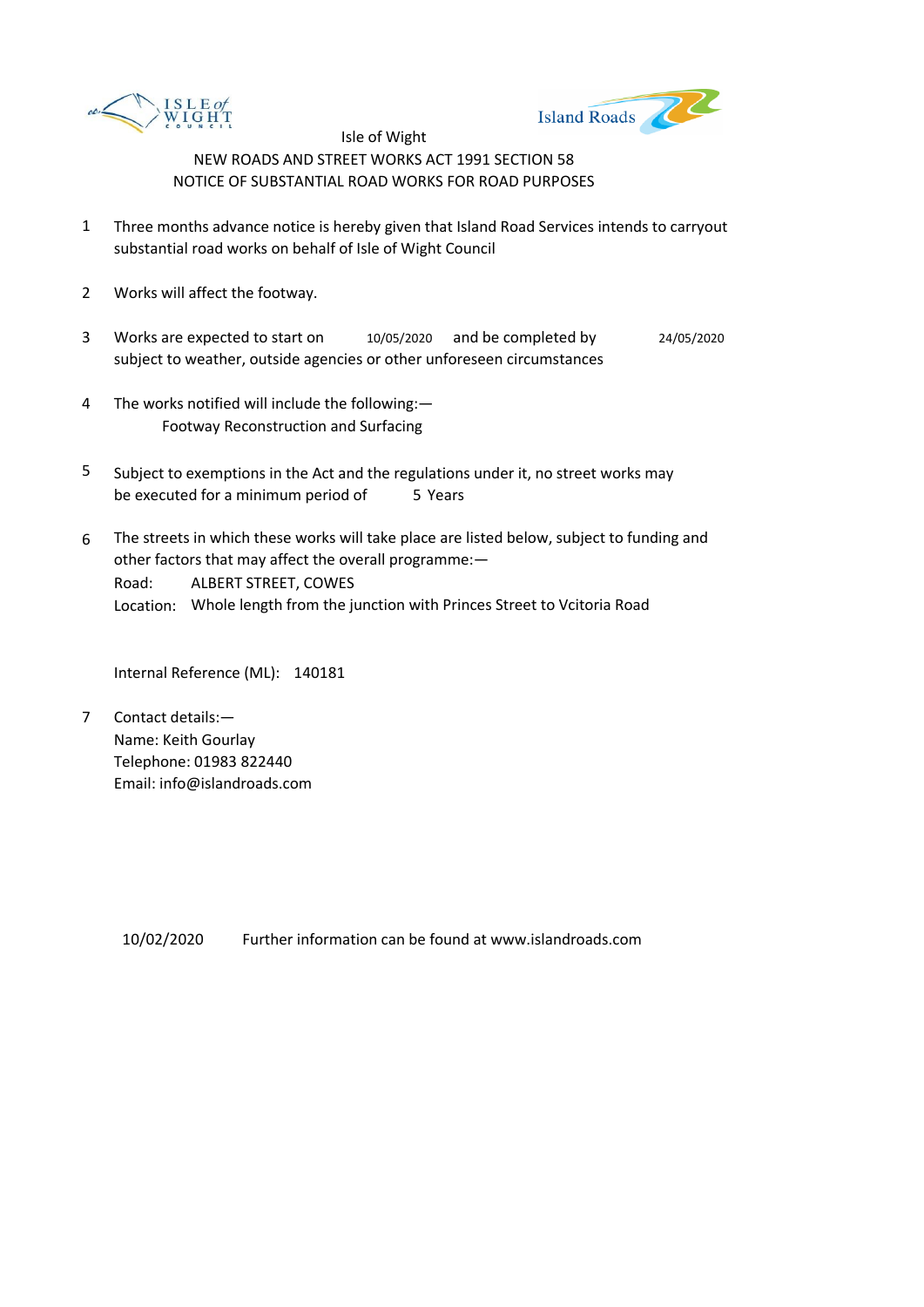



- 1 Three months advance notice is hereby given that Island Road Services intends to carryout substantial road works on behalf of Isle of Wight Council
- 2 Works will affect the footway.
- 3 Works are expected to start on subject to weather, outside agencies or other unforeseen circumstances 10/05/2020 and be completed by 24/05/2020
- 4 The works notified will include the following:— Footway Reconstruction and Surfacing
- 5 be executed for a minimum period of 5 Years Subject to exemptions in the Act and the regulations under it, no street works may
- 6 Road: Location: From the junction with Mill Hill Road to Newport Road The streets in which these works will take place are listed below, subject to funding and other factors that may affect the overall programme:— BELLEVUE ROAD, COWES

Internal Reference (ML): 140187

7 Contact details:— Name: Keith Gourlay Telephone: 01983 822440 Email: info@islandroads.com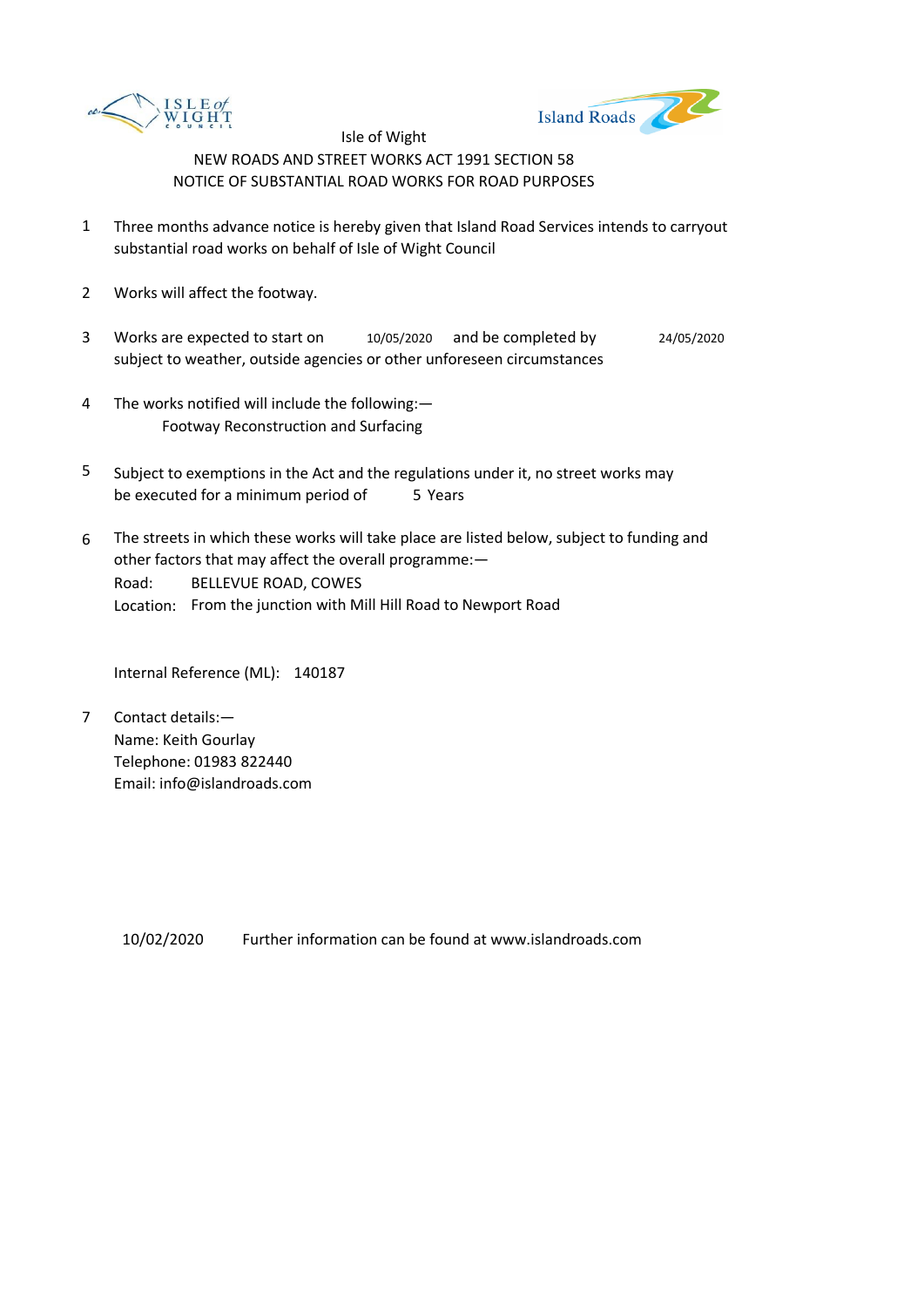



- 1 Three months advance notice is hereby given that Island Road Services intends to carryout substantial road works on behalf of Isle of Wight Council
- 2 Works will affect the footway.
- 3 Works are expected to start on subject to weather, outside agencies or other unforeseen circumstances 10/05/2020 and be completed by 24/05/2020
- 4 The works notified will include the following:— Footway Reconstruction and Surfacing
- 5 be executed for a minimum period of 5 Years Subject to exemptions in the Act and the regulations under it, no street works may
- 6 Road: Location: From the junction with South Road 220m north The streets in which these works will take place are listed below, subject to funding and other factors that may affect the overall programme:— ARCTIC ROAD, COWES

Internal Reference (ML): 140212/2

7 Contact details:— Name: Keith Gourlay Telephone: 01983 822440 Email: info@islandroads.com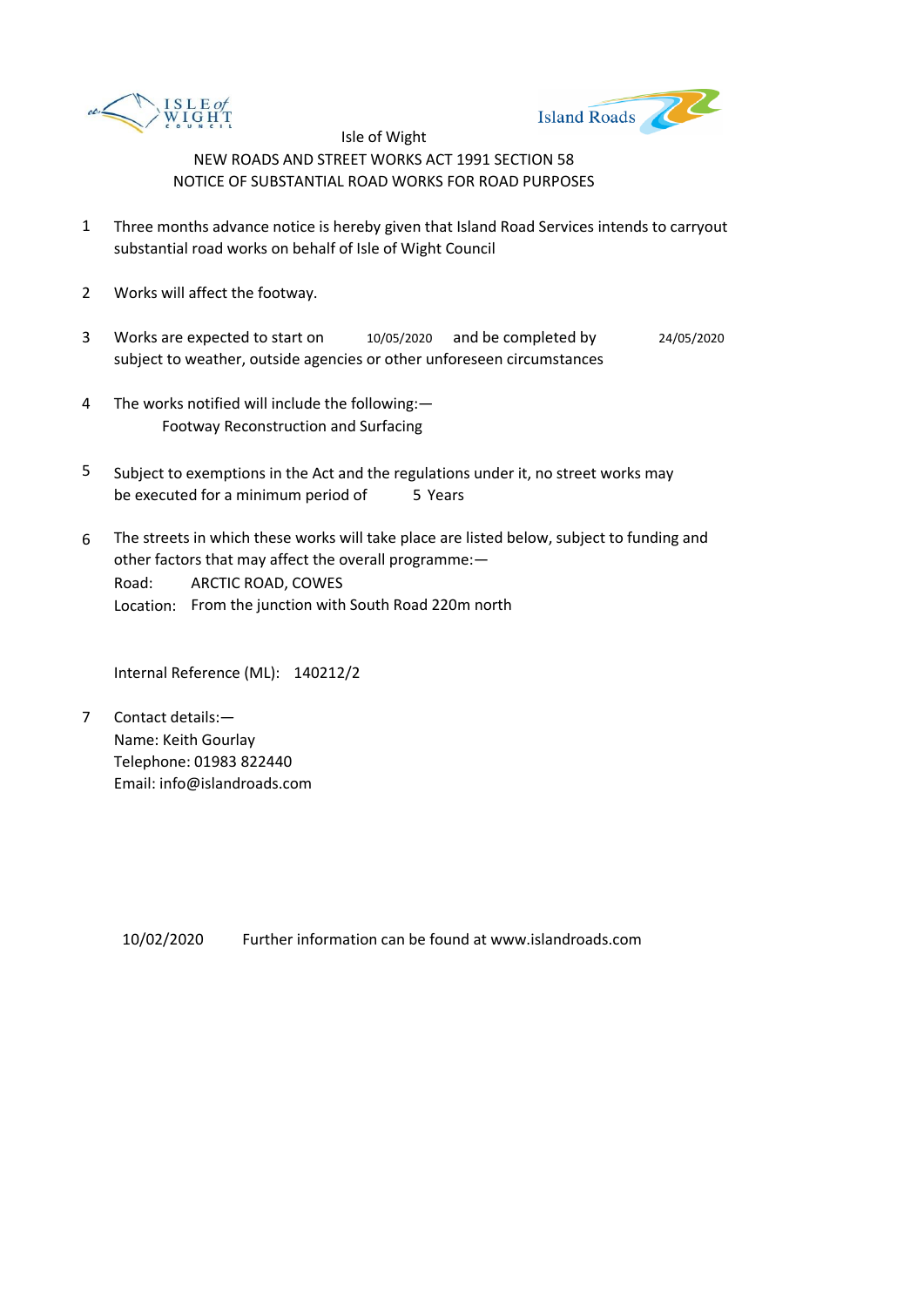



- 1 Three months advance notice is hereby given that Island Road Services intends to carryout substantial road works on behalf of Isle of Wight Council
- 2 Works will affect the footway.
- 3 Works are expected to start on subject to weather, outside agencies or other unforeseen circumstances 10/05/2020 and be completed by 24/05/2020
- 4 The works notified will include the following:— Footway Reconstruction and Surfacing
- 5 be executed for a minimum period of 5 Years Subject to exemptions in the Act and the regulations under it, no street works may
- 6 Road: Location: From the junction with South Road 190m south The streets in which these works will take place are listed below, subject to funding and other factors that may affect the overall programme:— ARCTIC ROAD, COWES

Internal Reference (ML): 140213/2

7 Contact details:— Name: Keith Gourlay Telephone: 01983 822440 Email: info@islandroads.com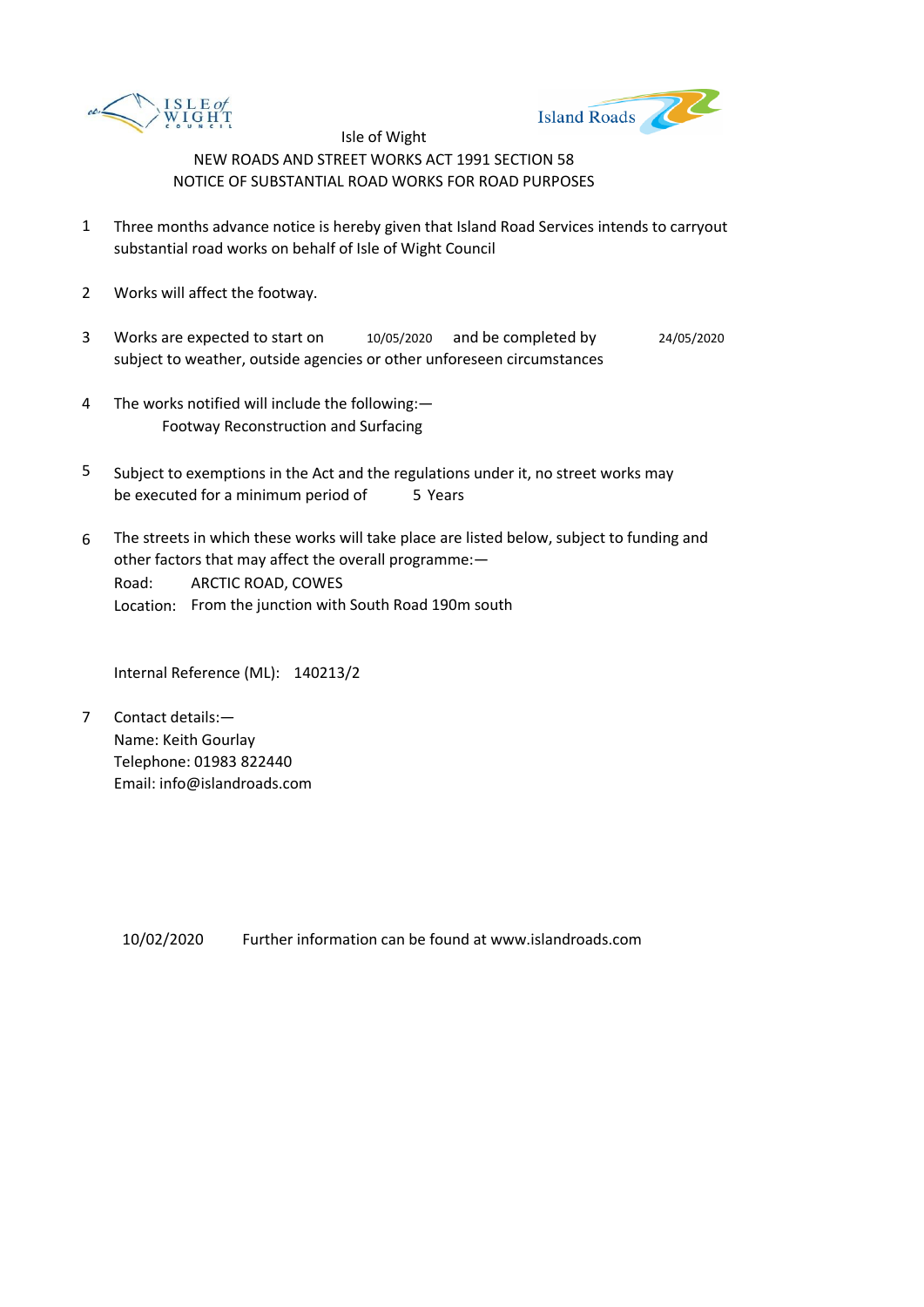



- 1 Three months advance notice is hereby given that Island Road Services intends to carryout substantial road works on behalf of Isle of Wight Council
- 2 Works will affect the footway.
- 3 Works are expected to start on subject to weather, outside agencies or other unforeseen circumstances 10/05/2020 and be completed by 24/05/2020
- 4 The works notified will include the following:— Footway Reconstruction and Surfacing
- 5 be executed for a minimum period of 5 Years Subject to exemptions in the Act and the regulations under it, no street works may
- 6 Road: Location: From the junction with Smithards Lane 360m south The streets in which these works will take place are listed below, subject to funding and other factors that may affect the overall programme:— ARCTIC ROAD, COWES

Internal Reference (ML): 140214/2

7 Contact details:— Name: Keith Gourlay Telephone: 01983 822440 Email: info@islandroads.com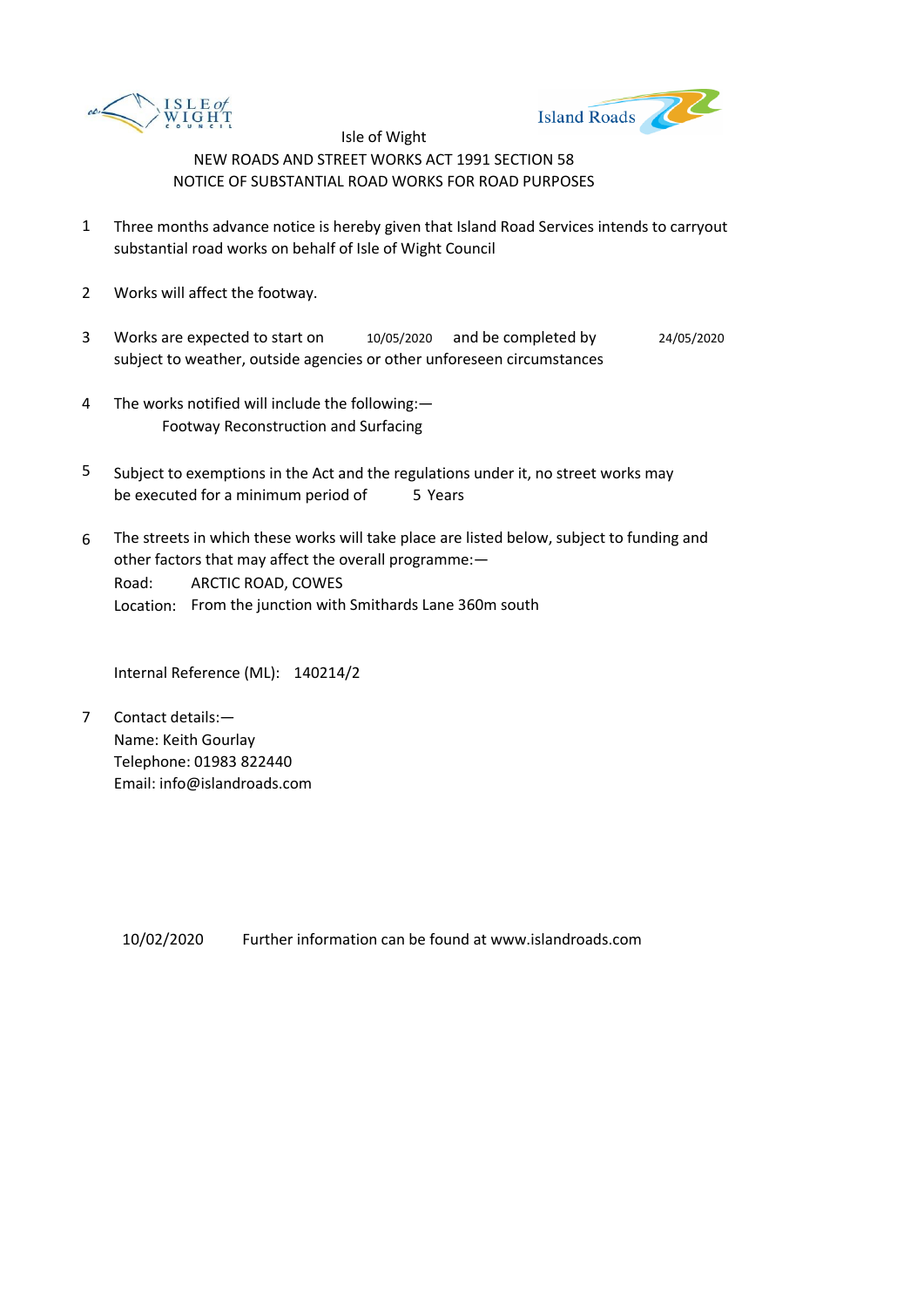



- 1 Three months advance notice is hereby given that Island Road Services intends to carryout substantial road works on behalf of Isle of Wight Council
- 2 Works will affect the footway.
- 3 Works are expected to start on subject to weather, outside agencies or other unforeseen circumstances 10/05/2020 and be completed by 24/05/2020
- 4 The works notified will include the following:— Footway Reconstruction and Surfacing
- 5 be executed for a minimum period of 5 Years Subject to exemptions in the Act and the regulations under it, no street works may
- 6 Road: Location: From the junction with New Barn Road to Osbourne Heights The streets in which these works will take place are listed below, subject to funding and other factors that may affect the overall programme:— OLD ROAD, EAST COWES

Internal Reference (ML): 140296/1

7 Contact details:— Name: Keith Gourlay Telephone: 01983 822440 Email: info@islandroads.com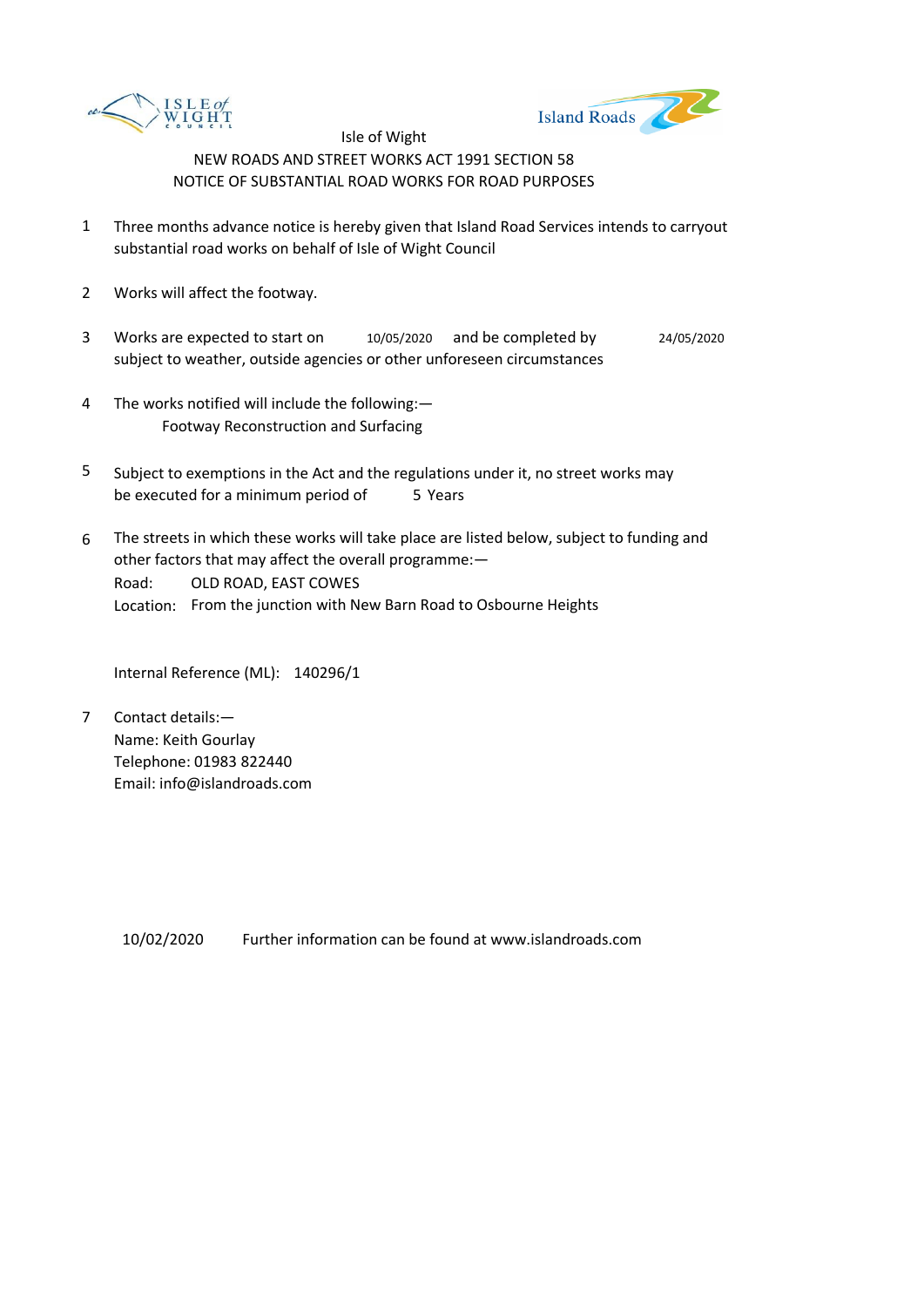



- 1 Three months advance notice is hereby given that Island Road Services intends to carryout substantial road works on behalf of Isle of Wight Council
- 2 Works will affect the footway.
- 3 Works are expected to start on subject to weather, outside agencies or other unforeseen circumstances 10/05/2020 and be completed by 24/05/2020
- 4 The works notified will include the following:— Footway Reconstruction and Surfacing
- 5 be executed for a minimum period of 5 Years Subject to exemptions in the Act and the regulations under it, no street works may
- 6 Road: Location: From the junction with Osbourne Heights 210m south to Oaks Close The streets in which these works will take place are listed below, subject to funding and other factors that may affect the overall programme:— OLD ROAD, EAST COWES

Internal Reference (ML): 140297

7 Contact details:— Name: Keith Gourlay Telephone: 01983 822440 Email: info@islandroads.com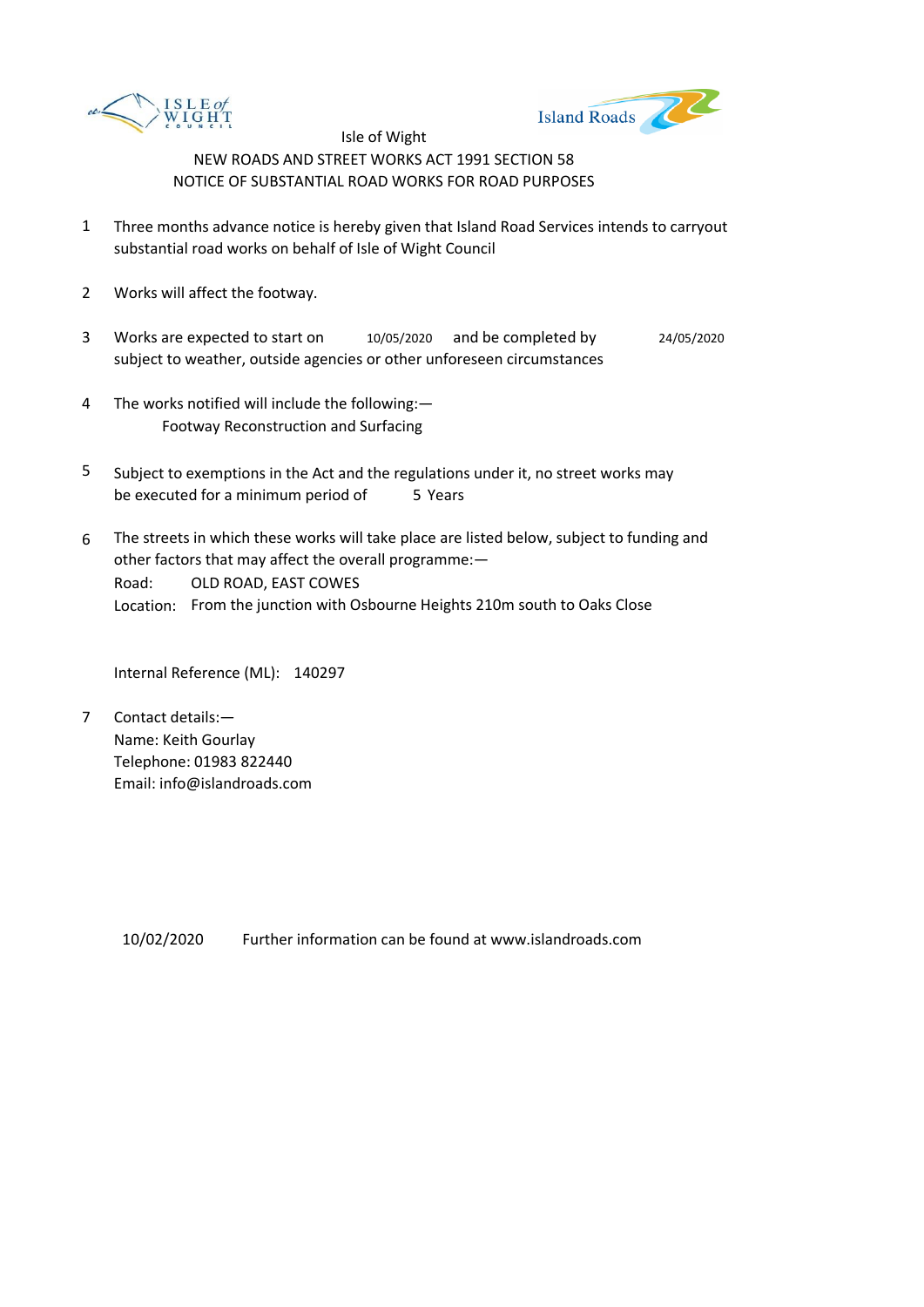



- 1 Three months advance notice is hereby given that Island Road Services intends to carryout substantial road works on behalf of Isle of Wight Council
- 2 Works will affect the footway.
- 3 Works are expected to start on subject to weather, outside agencies or other unforeseen circumstances 10/05/2020 and be completed by 24/05/2020
- 4 The works notified will include the following:— Footway Reconstruction and Surfacing
- 5 be executed for a minimum period of 5 Years Subject to exemptions in the Act and the regulations under it, no street works may
- 6 Road: Location: Whole length from the junction with Mill Hill Road to Fellows Road The streets in which these works will take place are listed below, subject to funding and other factors that may affect the overall programme:— GROVE ROAD, COWES

Internal Reference (ML): 141191/1

7 Contact details:— Name: Keith Gourlay Telephone: 01983 822440 Email: info@islandroads.com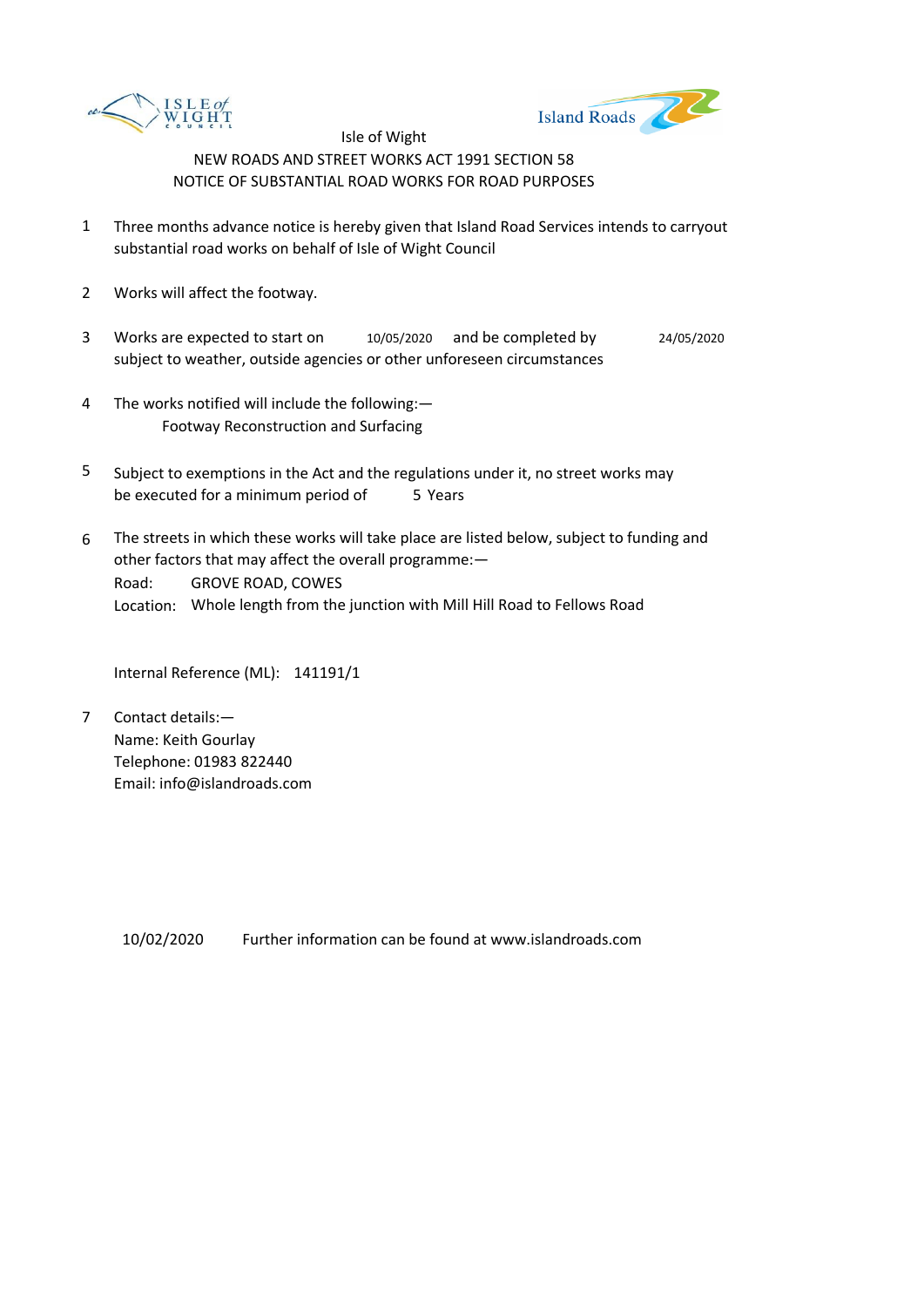



- 1 Three months advance notice is hereby given that Island Road Services intends to carryout substantial road works on behalf of Isle of Wight Council
- 2 Works will affect the footway.
- 3 Works are expected to start on  $10/05/2020$  and be completed by 24/05/2020 subject to weather, outside agencies or other unforeseen circumstances
- 4 The works notified will include the following:— Footway Reconstruction and Surfacing
- 5 be executed for a minimum period of 5 Years Subject to exemptions in the Act and the regulations under it, no street works may
- 6 Road: Location: From the junction with Bellevue Road to Mill Hill Road The streets in which these works will take place are listed below, subject to funding and other factors that may affect the overall programme:— VICTORIA ROAD, COWES

Internal Reference (ML): 142191

7 Contact details:— Name: Keith Gourlay Telephone: 01983 822440 Email: info@islandroads.com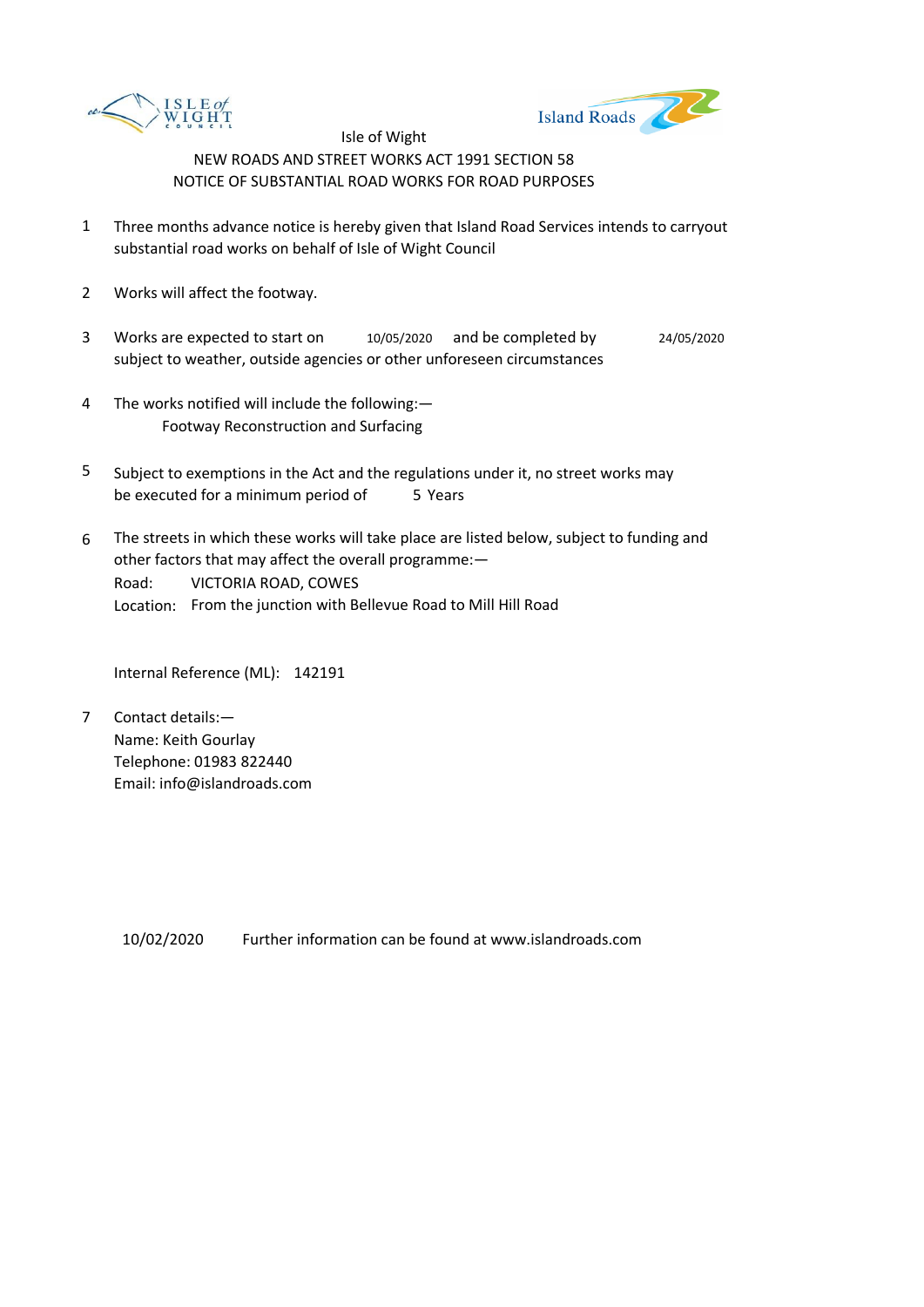



- 1 Three months advance notice is hereby given that Island Road Services intends to carryout substantial road works on behalf of Isle of Wight Council
- 2 Works will affect the footway.
- 3 Works are expected to start on subject to weather, outside agencies or other unforeseen circumstances 10/05/2020 and be completed by 24/05/2020
- 4 The works notified will include the following:— Footway Reconstruction and Surfacing
- 5 be executed for a minimum period of 5 Years Subject to exemptions in the Act and the regulations under it, no street works may
- 6 Road: Location: From the junction with Winston Road 330m west The streets in which these works will take place are listed below, subject to funding and other factors that may affect the overall programme:— WHITPIT LANE, NEWPORT

Internal Reference (ML): 230101/1

7 Contact details:— Name: Keith Gourlay Telephone: 01983 822440 Email: info@islandroads.com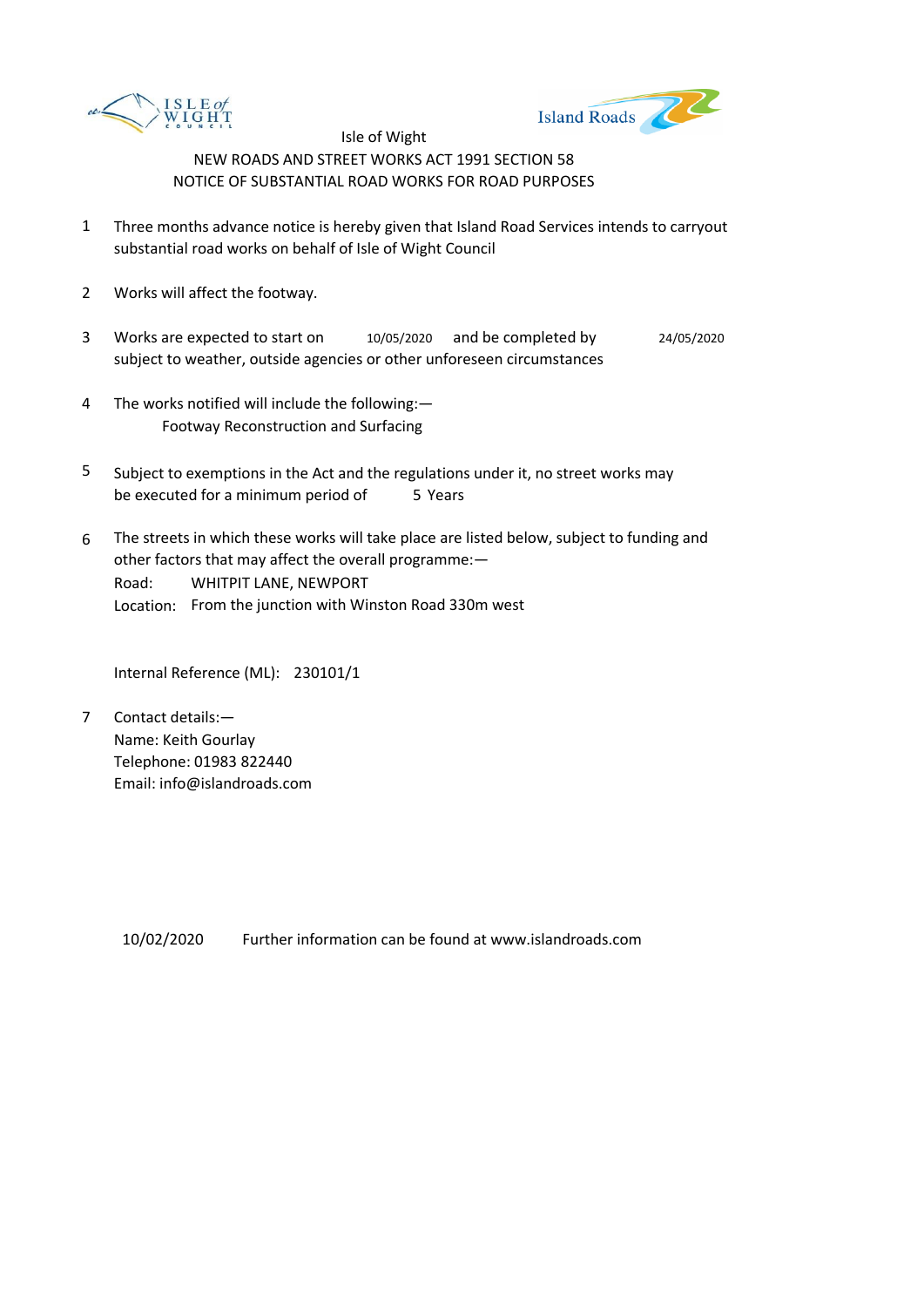



- 1 Three months advance notice is hereby given that Island Road Services intends to carryout substantial road works on behalf of Isle of Wight Council
- 2 Works will affect the footway.
- 3 Works are expected to start on subject to weather, outside agencies or other unforeseen circumstances 10/05/2020 and be completed by 24/05/2020
- 4 The works notified will include the following:— Footway Reconstruction and Surfacing
- 5 be executed for a minimum period of 5 Years Subject to exemptions in the Act and the regulations under it, no street works may
- 6 Road: Location: From the junction with Elm Grove 250m west to just past Winston Road The streets in which these works will take place are listed below, subject to funding and other factors that may affect the overall programme:— WHITPIT LANE, NEWPORT

Internal Reference (ML): 230102/1

7 Contact details:— Name: Keith Gourlay Telephone: 01983 822440 Email: info@islandroads.com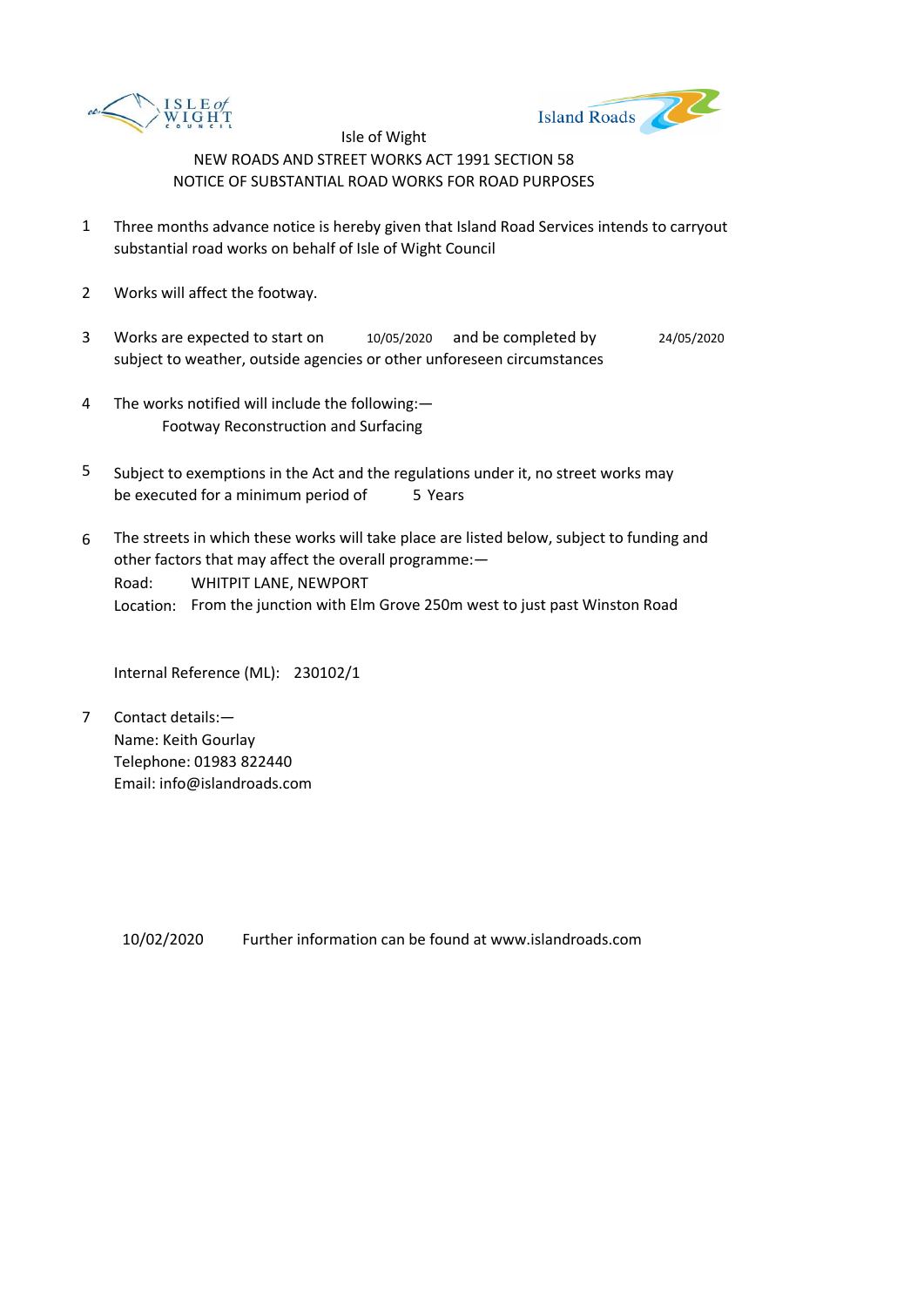



- 1 Three months advance notice is hereby given that Island Road Services intends to carryout substantial road works on behalf of Isle of Wight Council
- 2 Works will affect the footway.
- 3 Works are expected to start on subject to weather, outside agencies or other unforeseen circumstances 10/05/2020 and be completed by 24/05/2020
- 4 The works notified will include the following:— Footway Reconstruction and Surfacing
- 5 be executed for a minimum period of 5 Years Subject to exemptions in the Act and the regulations under it, no street works may
- 6 Road: Location: Whole length from the junction with North View 77m east to East View The streets in which these works will take place are listed below, subject to funding and other factors that may affect the overall programme:— SOUTH VIEW, NEWPORT

Internal Reference (ML): 240221

7 Contact details:— Name: Keith Gourlay Telephone: 01983 822440 Email: info@islandroads.com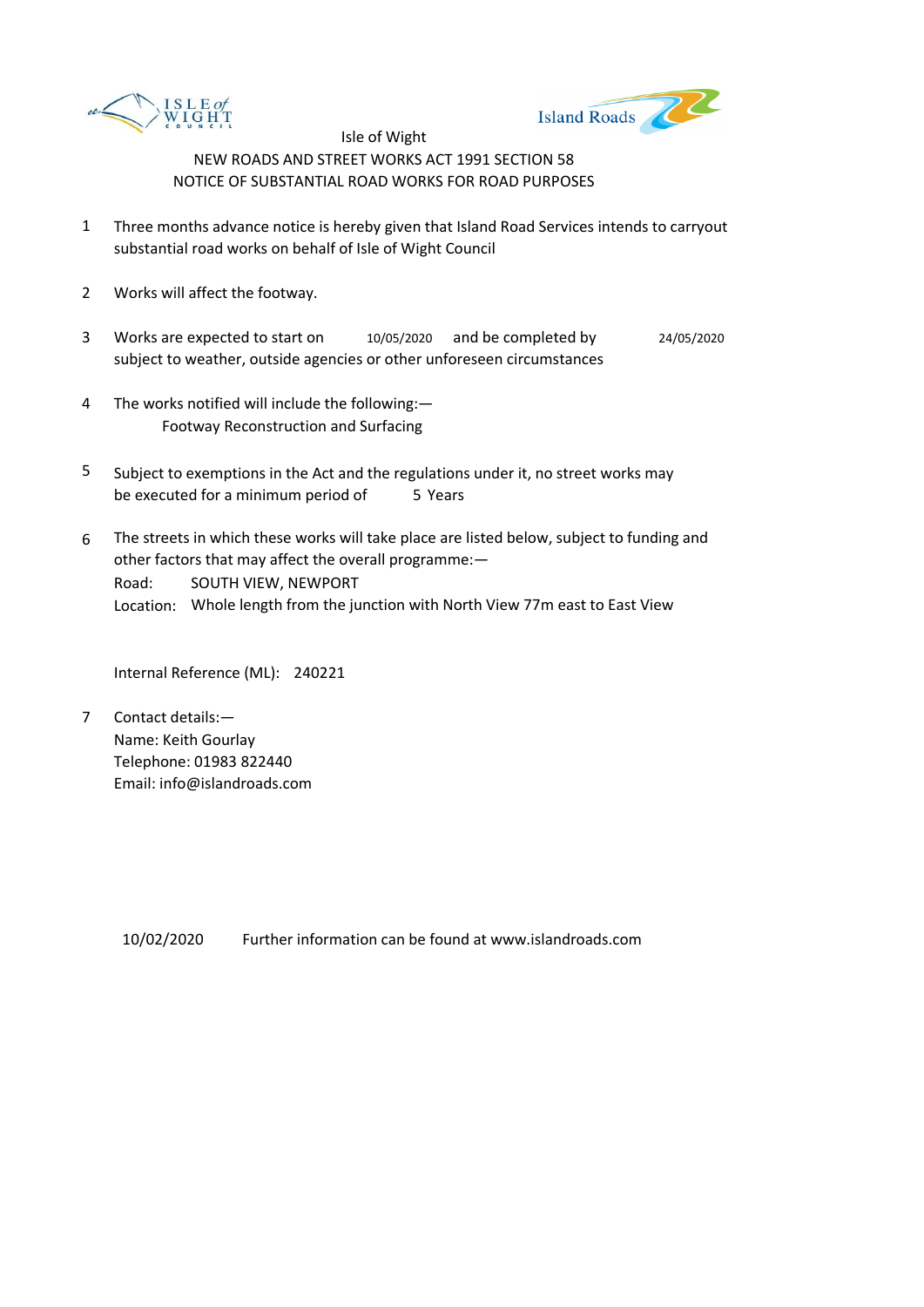



- 1 Three months advance notice is hereby given that Island Road Services intends to carryout substantial road works on behalf of Isle of Wight Council
- 2 Works will affect the footway.
- 3 Works are expected to start on subject to weather, outside agencies or other unforeseen circumstances 10/05/2020 and be completed by 24/05/2020
- 4 The works notified will include the following:— Footway Reconstruction and Surfacing
- 5 be executed for a minimum period of 5 Years Subject to exemptions in the Act and the regulations under it, no street works may
- 6 Road: Location: Whole length from the junction with Trafalgar Road 66m south The streets in which these works will take place are listed below, subject to funding and other factors that may affect the overall programme:— WEST VIEW, NEWPORT

Internal Reference (ML): 240222

7 Contact details:— Name: Keith Gourlay Telephone: 01983 822440 Email: info@islandroads.com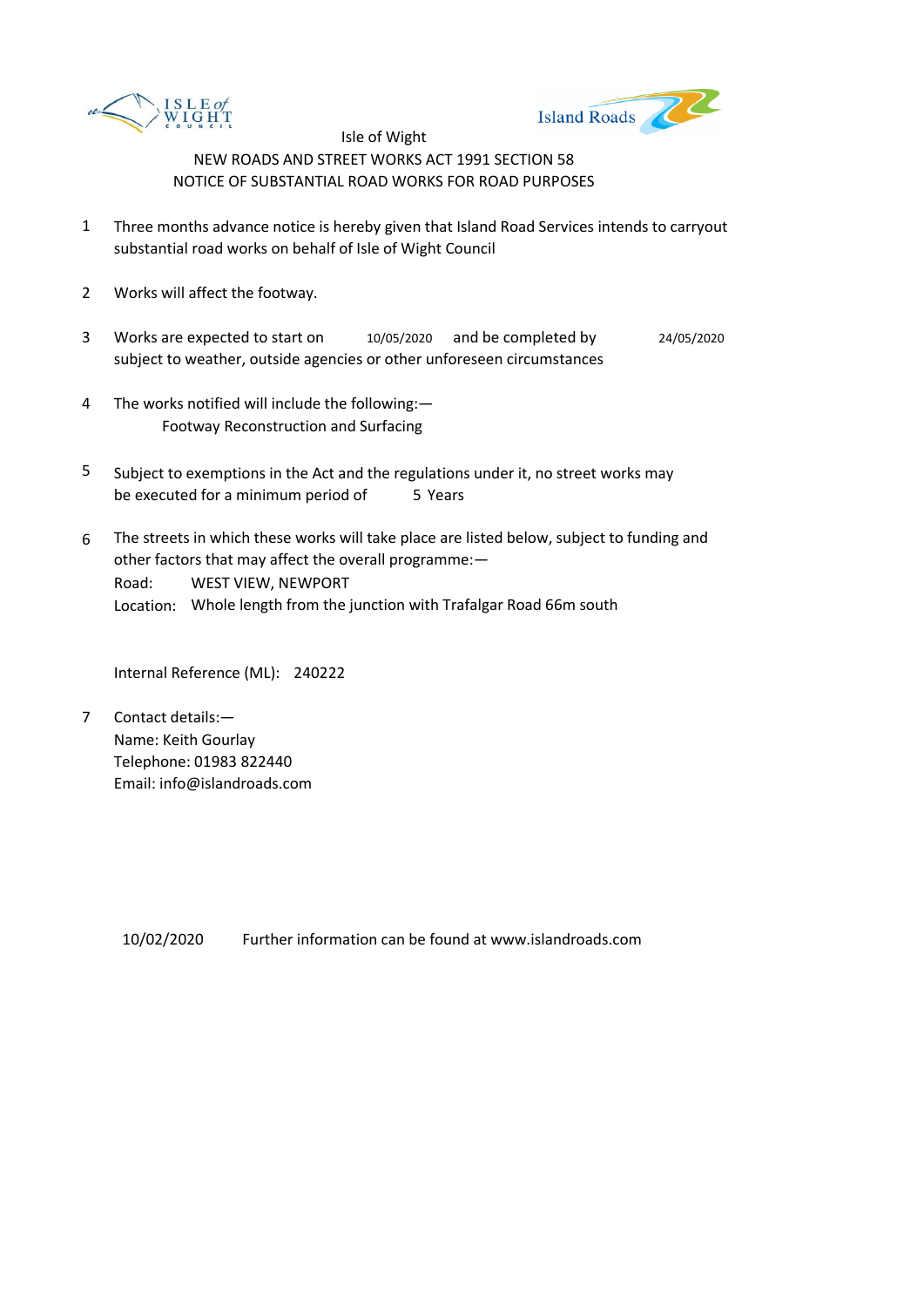



- 1 Three months advance notice is hereby given that Island Road Services intends to carryout substantial road works on behalf of Isle of Wight Council
- 2 Works will affect the footway.
- 3 Works are expected to start on subject to weather, outside agencies or other unforeseen circumstances 10/05/2020 and be completed by 24/05/2020
- 4 The works notified will include the following:— Footway Reconstruction and Surfacing
- 5 be executed for a minimum period of 5 Years Subject to exemptions in the Act and the regulations under it, no street works may
- 6 Road: Location: From the junction with Furrlongs 278m west The streets in which these works will take place are listed below, subject to funding and other factors that may affect the overall programme:— MANOR CRESCENT, NEWPORT

Internal Reference (ML): 240268/1

7 Contact details:— Name: Keith Gourlay Telephone: 01983 822440 Email: info@islandroads.com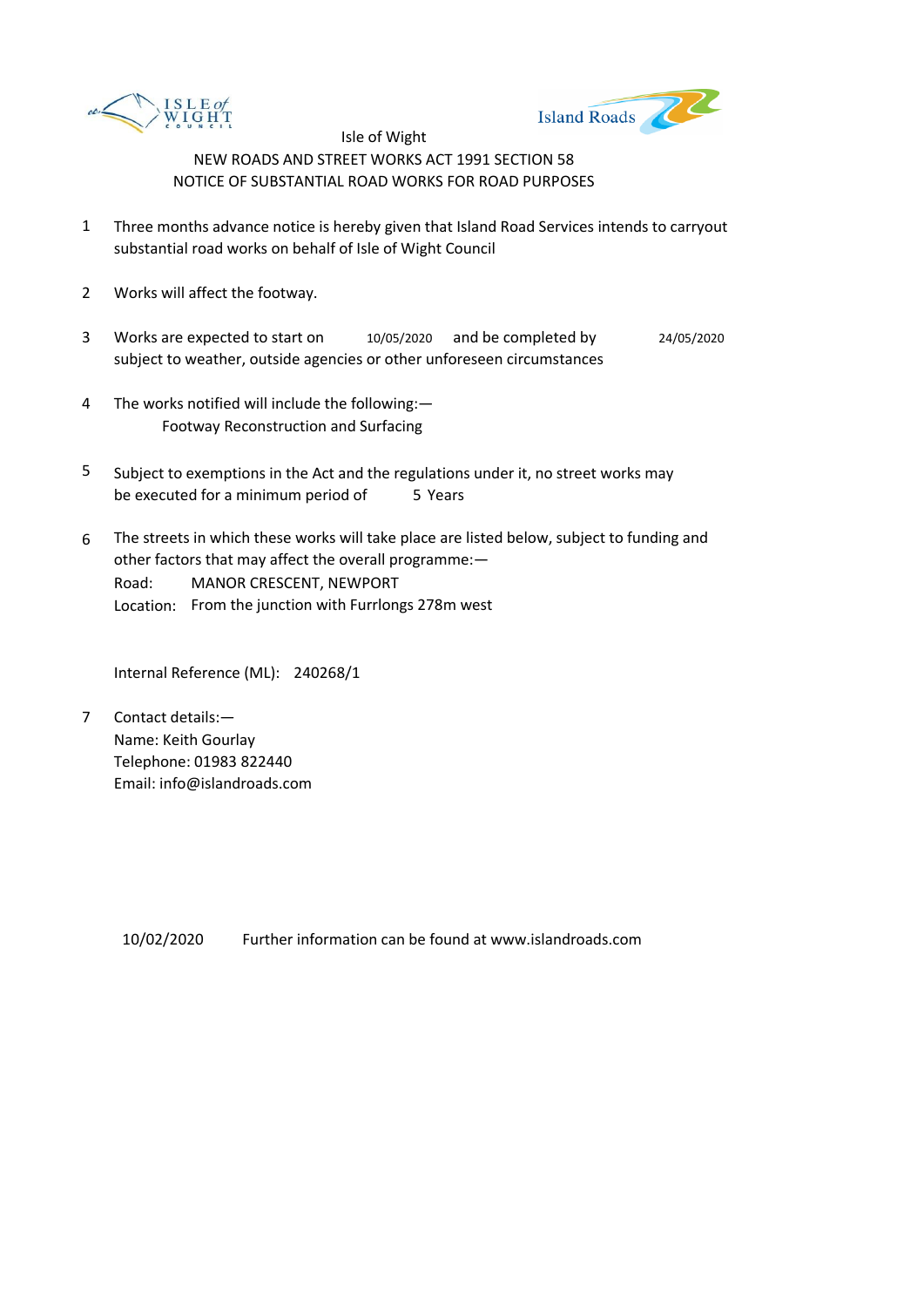



- 1 Three months advance notice is hereby given that Island Road Services intends to carryout substantial road works on behalf of Isle of Wight Council
- 2 Works will affect the footway.
- 3 Works are expected to start on subject to weather, outside agencies or other unforeseen circumstances 10/05/2020 and be completed by 24/05/2020
- 4 The works notified will include the following:— Footway Reconstruction and Surfacing
- 5 be executed for a minimum period of 5 Years Subject to exemptions in the Act and the regulations under it, no street works may
- 6 Road: Location: First righthand spur off Manor Crescenrt ML240268 The streets in which these works will take place are listed below, subject to funding and other factors that may affect the overall programme:— MANOR CRESCENT, NEWPORT

Internal Reference (ML): 240268A/1

7 Contact details:— Name: Keith Gourlay Telephone: 01983 822440 Email: info@islandroads.com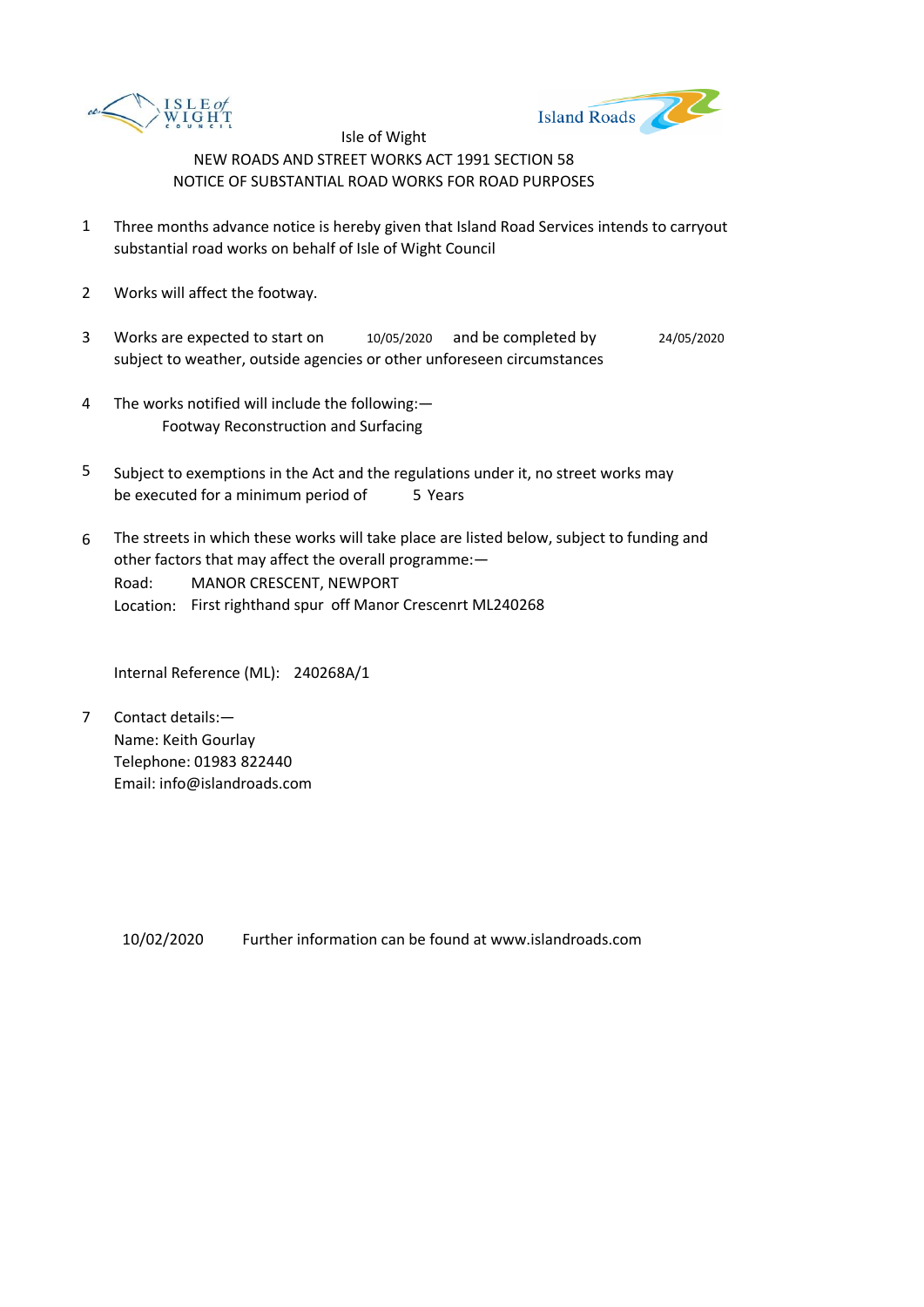



- 1 Three months advance notice is hereby given that Island Road Services intends to carryout substantial road works on behalf of Isle of Wight Council
- 2 Works will affect the footway.
- 3 Works are expected to start on  $10/05/2020$  and be completed by 24/05/2020 subject to weather, outside agencies or other unforeseen circumstances
- 4 The works notified will include the following:— Footway Reconstruction and Surfacing
- 5 be executed for a minimum period of 5 Years Subject to exemptions in the Act and the regulations under it, no street works may
- 6 Road: Location: Whole length from the junction with Furrlongs to School Lane The streets in which these works will take place are listed below, subject to funding and other factors that may affect the overall programme:— ROYAL EXCHANGE, NEWPORT

Internal Reference (ML): 240272/2

7 Contact details:— Name: Keith Gourlay Telephone: 01983 822440 Email: info@islandroads.com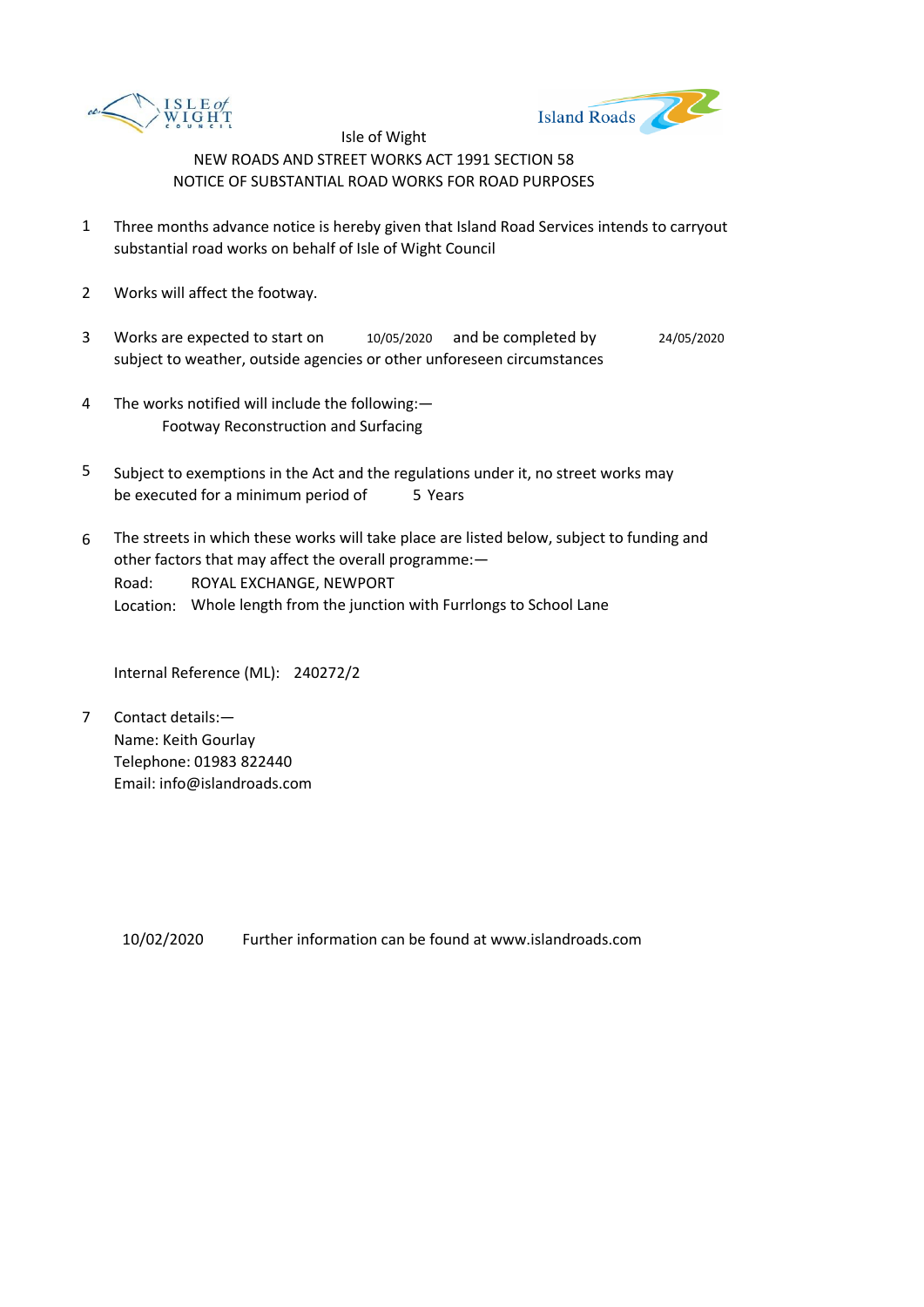



- 1 Three months advance notice is hereby given that Island Road Services intends to carryout substantial road works on behalf of Isle of Wight Council
- 2 Works will affect the footway.
- 3 Works are expected to start on subject to weather, outside agencies or other unforeseen circumstances 10/05/2020 and be completed by 24/05/2020
- 4 The works notified will include the following:— Footway Reconstruction and Surfacing
- 5 be executed for a minimum period of 5 Years Subject to exemptions in the Act and the regulations under it, no street works may
- 6 Road: Location: Whole length from the junction with Medina Ave to St Johns Road The streets in which these works will take place are listed below, subject to funding and other factors that may affect the overall programme:— CYPRES ROAD, NEWPORT

Internal Reference (ML): 240309/1

7 Contact details:— Name: Keith Gourlay Telephone: 01983 822440 Email: info@islandroads.com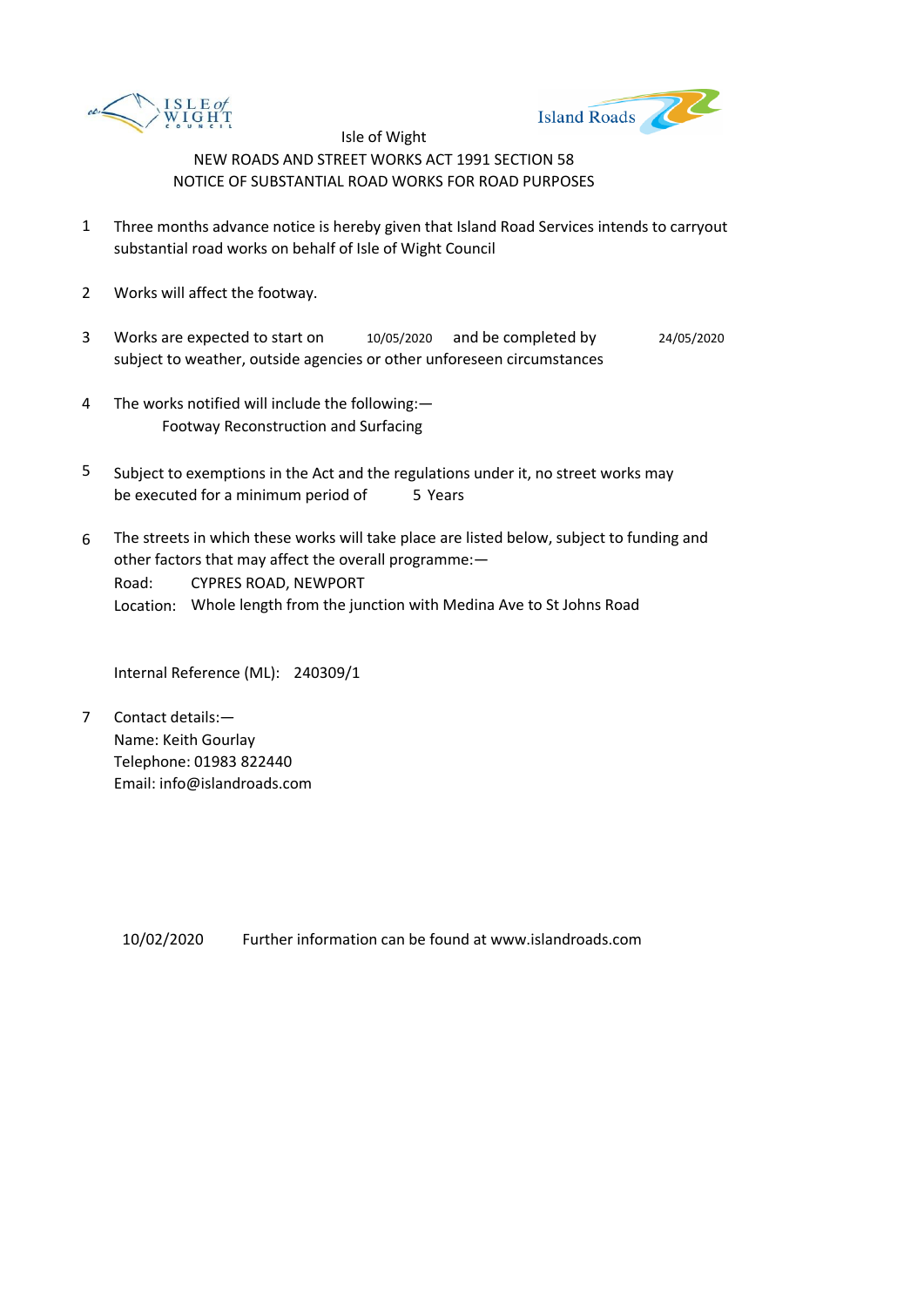



- 1 Three months advance notice is hereby given that Island Road Services intends to carryout substantial road works on behalf of Isle of Wight Council
- 2 Works will affect the footway.
- 3 Works are expected to start on subject to weather, outside agencies or other unforeseen circumstances 10/05/2020 and be completed by 24/05/2020
- 4 The works notified will include the following:— Footway Reconstruction and Surfacing
- 5 be executed for a minimum period of 5 Years Subject to exemptions in the Act and the regulations under it, no street works may
- 6 Road: Location: Whole length from the junction with Medina Ave to Mount Pleasant Road The streets in which these works will take place are listed below, subject to funding and other factors that may affect the overall programme:— CLARENCE ROAD, NEWPORT

Internal Reference (ML): 240311/2

7 Contact details:— Name: Keith Gourlay Telephone: 01983 822440 Email: info@islandroads.com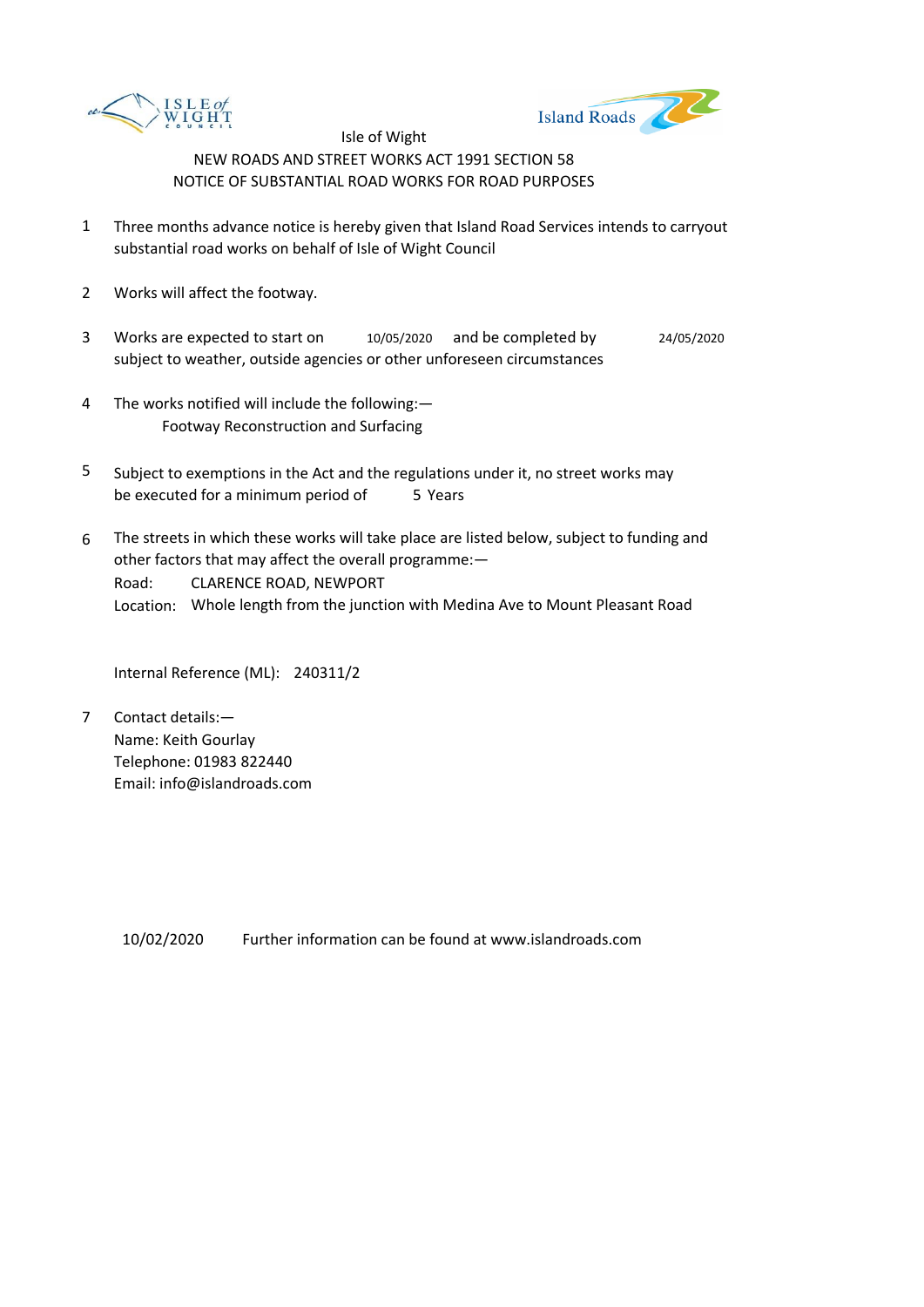



- 1 Three months advance notice is hereby given that Island Road Services intends to carryout substantial road works on behalf of Isle of Wight Council
- 2 Works will affect the footway.
- 3 Works are expected to start on subject to weather, outside agencies or other unforeseen circumstances 10/05/2020 and be completed by 24/05/2020
- 4 The works notified will include the following:— Footway Reconstruction and Surfacing
- 5 be executed for a minimum period of 5 Years Subject to exemptions in the Act and the regulations under it, no street works may
- 6 Road: Location: Whole length from the junction with Medina Ave to Mount Pleasant Road The streets in which these works will take place are listed below, subject to funding and other factors that may affect the overall programme:— AVONDALE ROAD, NEWPORT

Internal Reference (ML): 240312/1

7 Contact details:— Name: Keith Gourlay Telephone: 01983 822440 Email: info@islandroads.com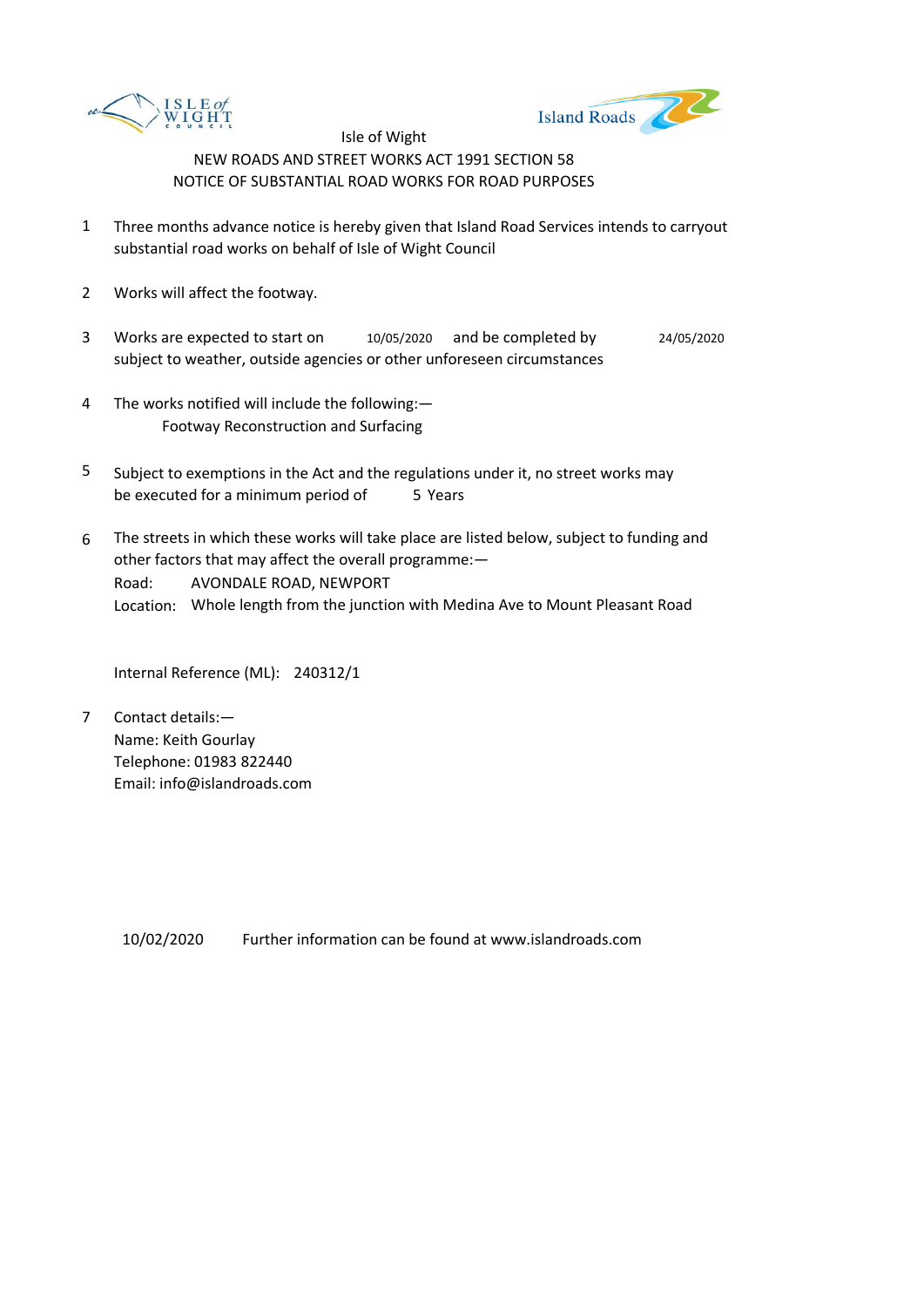



- 1 Three months advance notice is hereby given that Island Road Services intends to carryout substantial road works on behalf of Isle of Wight Council
- 2 Works will affect the footway.
- 3 Works are expected to start on  $10/05/2020$  and be completed by 24/05/2020 subject to weather, outside agencies or other unforeseen circumstances
- 4 The works notified will include the following:— Footway Reconstruction and Surfacing
- 5 be executed for a minimum period of 5 Years Subject to exemptions in the Act and the regulations under it, no street works may
- 6 Road: Location: Whole length from the junction with Avondale Road to Cypress Road The streets in which these works will take place are listed below, subject to funding and other factors that may affect the overall programme:— WYKEHAM ROAD, NEWPORT

Internal Reference (ML): 240313

7 Contact details:— Name: Keith Gourlay Telephone: 01983 822440 Email: info@islandroads.com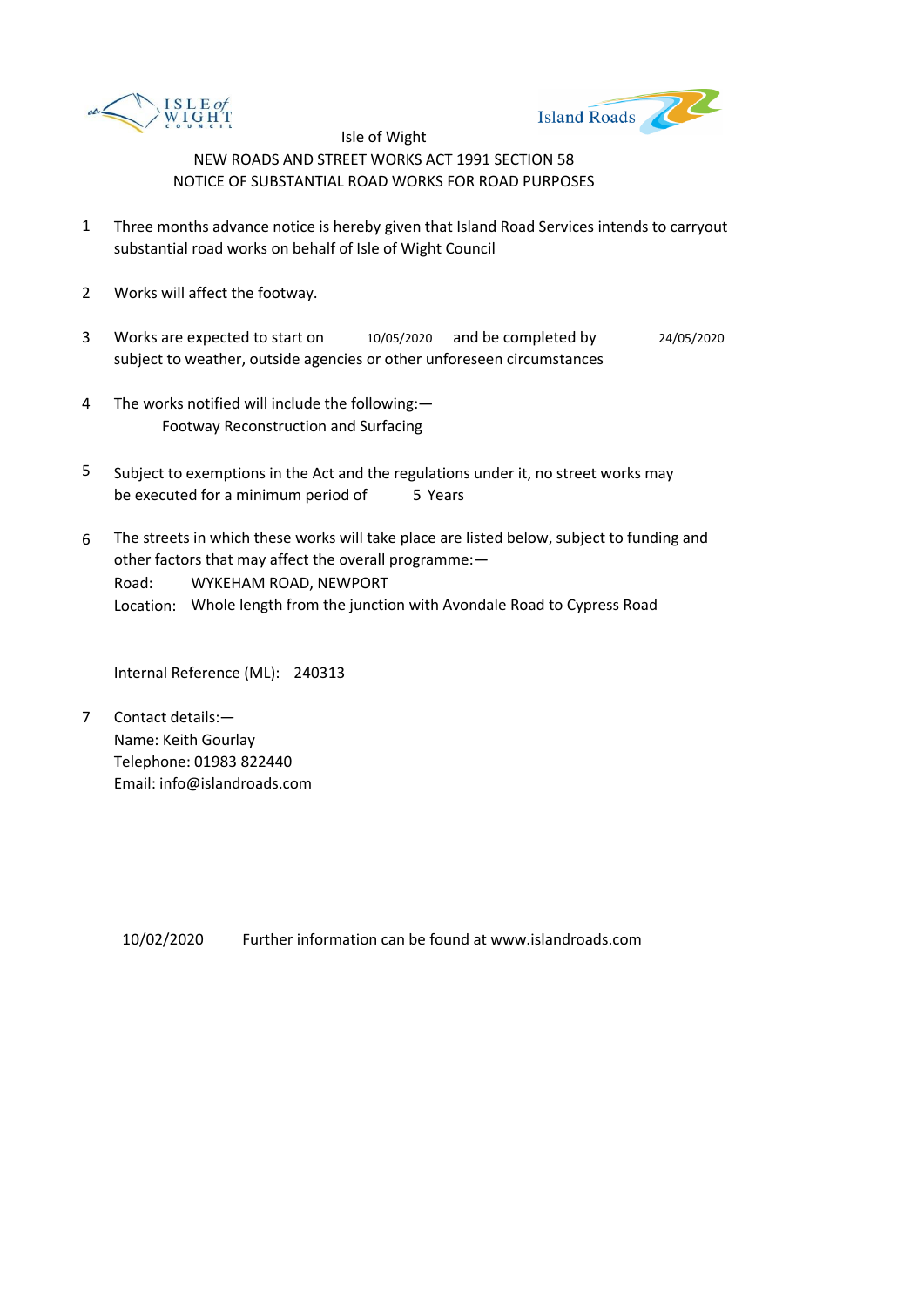



- 1 Three months advance notice is hereby given that Island Road Services intends to carryout substantial road works on behalf of Isle of Wight Council
- 2 Works will affect the footway.
- 3 Works are expected to start on  $10/05/2020$  and be completed by 24/05/2020 subject to weather, outside agencies or other unforeseen circumstances
- 4 The works notified will include the following:— Footway Reconstruction and Surfacing
- 5 be executed for a minimum period of 5 Years Subject to exemptions in the Act and the regulations under it, no street works may
- 6 Road: Location: Whole length from the junction with Terrace road to St Johns Road The streets in which these works will take place are listed below, subject to funding and other factors that may affect the overall programme:— DRAKE ROAD, NEWPORT

Internal Reference (ML): 240314/1

7 Contact details:— Name: Keith Gourlay Telephone: 01983 822440 Email: info@islandroads.com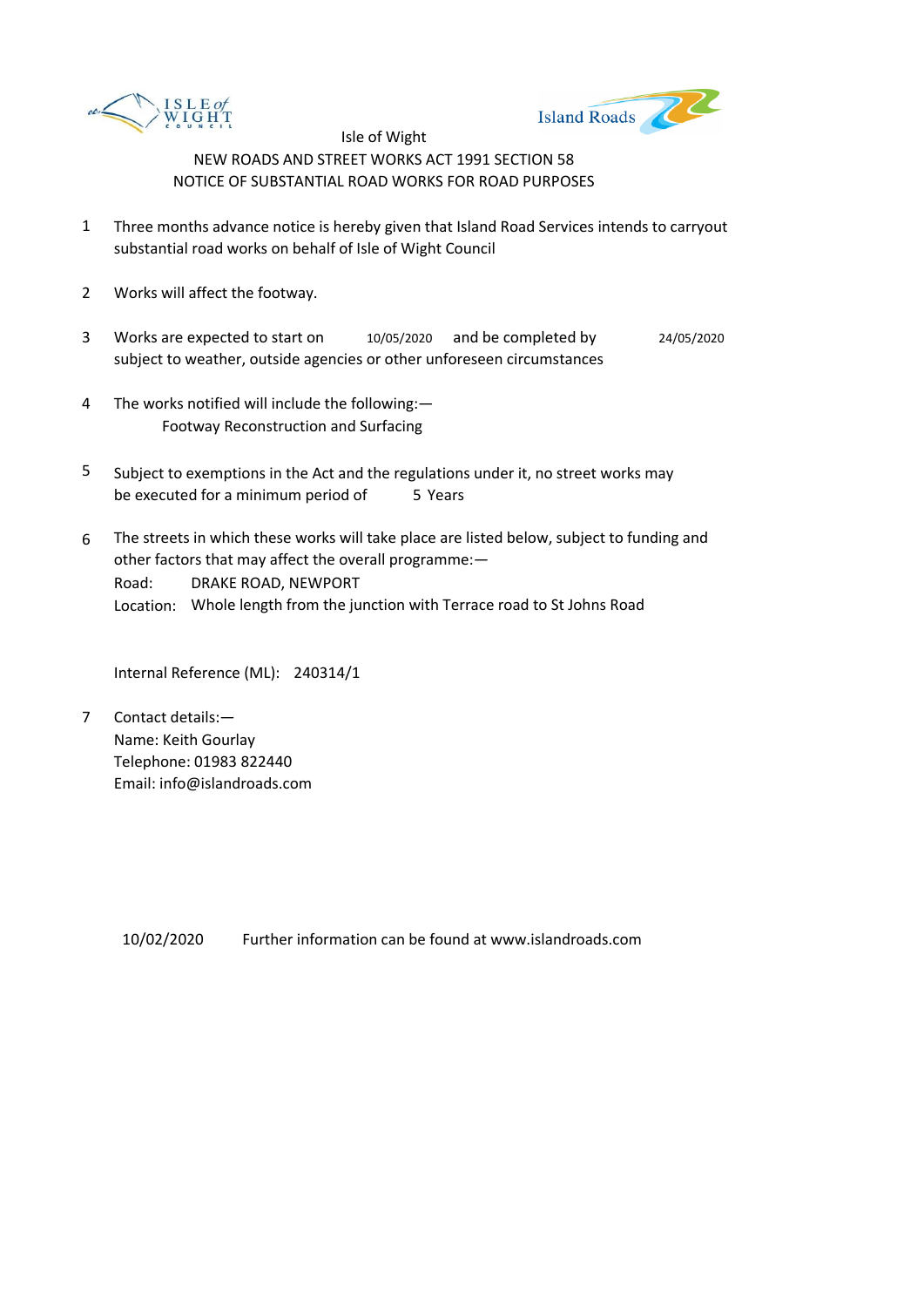



- 1 Three months advance notice is hereby given that Island Road Services intends to carryout substantial road works on behalf of Isle of Wight Council
- 2 Works will affect the footway.
- 3 Works are expected to start on subject to weather, outside agencies or other unforeseen circumstances 10/05/2020 and be completed by 24/05/2020
- 4 The works notified will include the following:— Footway Reconstruction and Surfacing
- 5 be executed for a minimum period of 5 Years Subject to exemptions in the Act and the regulations under it, no street works may
- 6 Road: Location: Whole length from the junction with Clarendon St to Trafalgar Rd The streets in which these works will take place are listed below, subject to funding and other factors that may affect the overall programme:— MELBOURNE STREET, NEWPORT

Internal Reference (ML): 240320/3

7 Contact details:— Name: Keith Gourlay Telephone: 01983 822440 Email: info@islandroads.com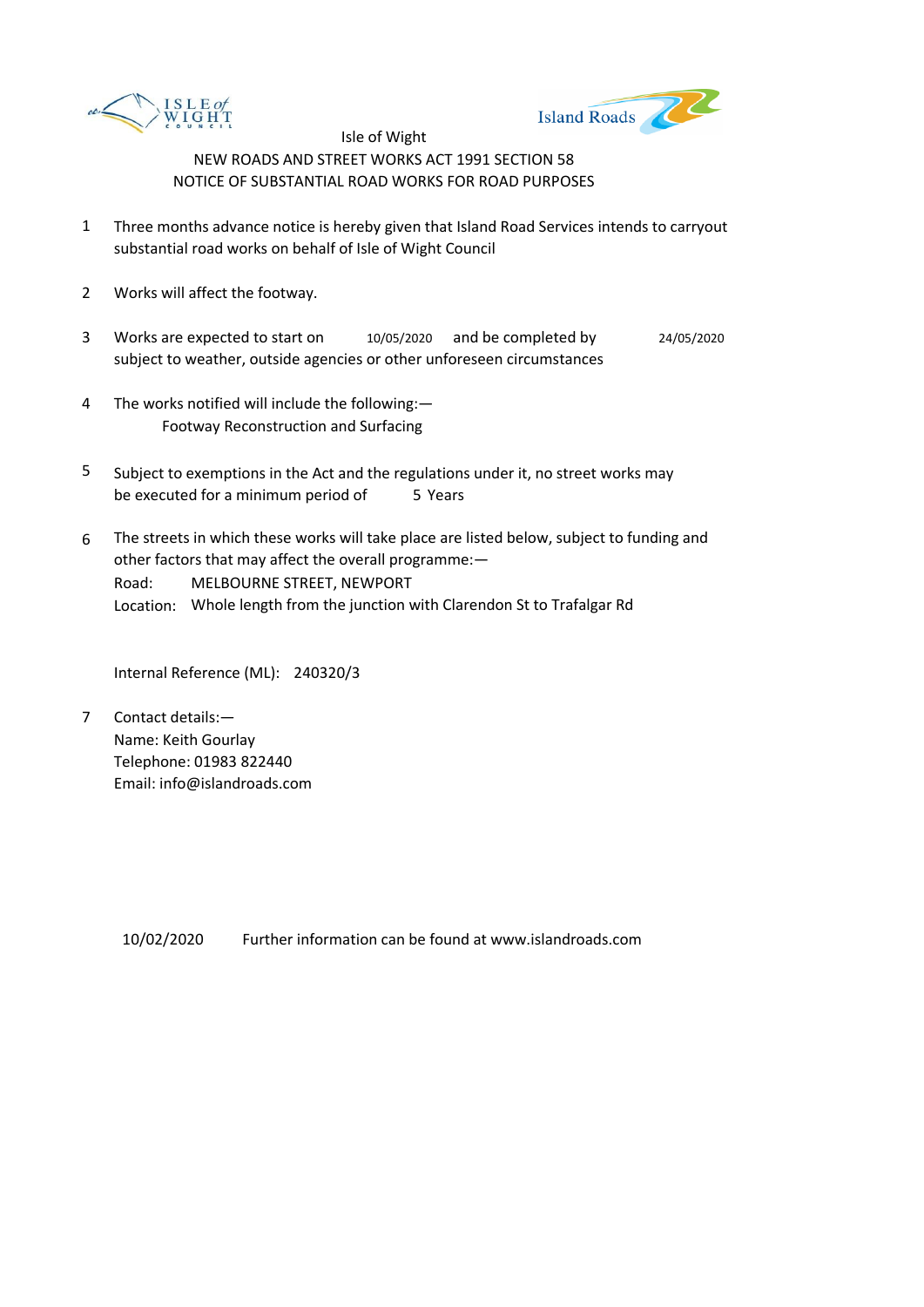



- 1 Three months advance notice is hereby given that Island Road Services intends to carryout substantial road works on behalf of Isle of Wight Council
- 2 Works will affect the footway.
- 3 Works are expected to start on subject to weather, outside agencies or other unforeseen circumstances 10/05/2020 and be completed by 24/05/2020
- 4 The works notified will include the following:— Footway Reconstruction and Surfacing
- 5 be executed for a minimum period of 5 Years Subject to exemptions in the Act and the regulations under it, no street works may
- 6 Road: Location: From the junction with Horsebridge Hill 110m west The streets in which these works will take place are listed below, subject to funding and other factors that may affect the overall programme:— HOGAN ROAD, NEWPORT

Internal Reference (ML): 240373

7 Contact details:— Name: Keith Gourlay Telephone: 01983 822440 Email: info@islandroads.com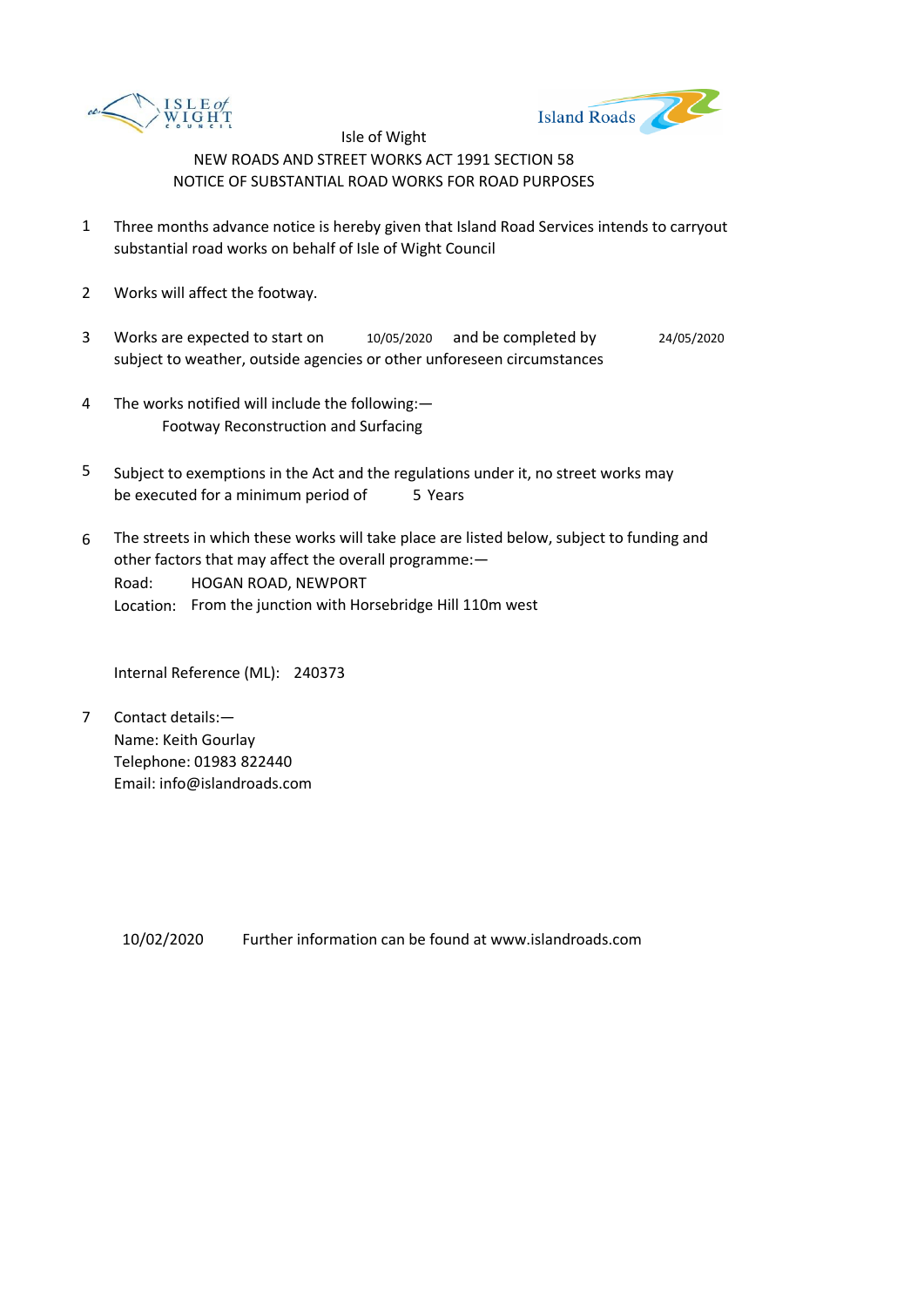



- 1 Three months advance notice is hereby given that Island Road Services intends to carryout substantial road works on behalf of Isle of Wight Council
- 2 Works will affect the footway.
- 3 Works are expected to start on subject to weather, outside agencies or other unforeseen circumstances 10/05/2020 and be completed by 24/05/2020
- 4 The works notified will include the following:— Footway Reconstruction and Surfacing
- 5 be executed for a minimum period of 5 Years Subject to exemptions in the Act and the regulations under it, no street works may
- 6 Road: Location: 110m West from the junction with Horsebridge Hill 155m south The streets in which these works will take place are listed below, subject to funding and other factors that may affect the overall programme:— HOGAN CLOSE, NEWPORT

Internal Reference (ML): 240373A

7 Contact details:— Name: Keith Gourlay Telephone: 01983 822440 Email: info@islandroads.com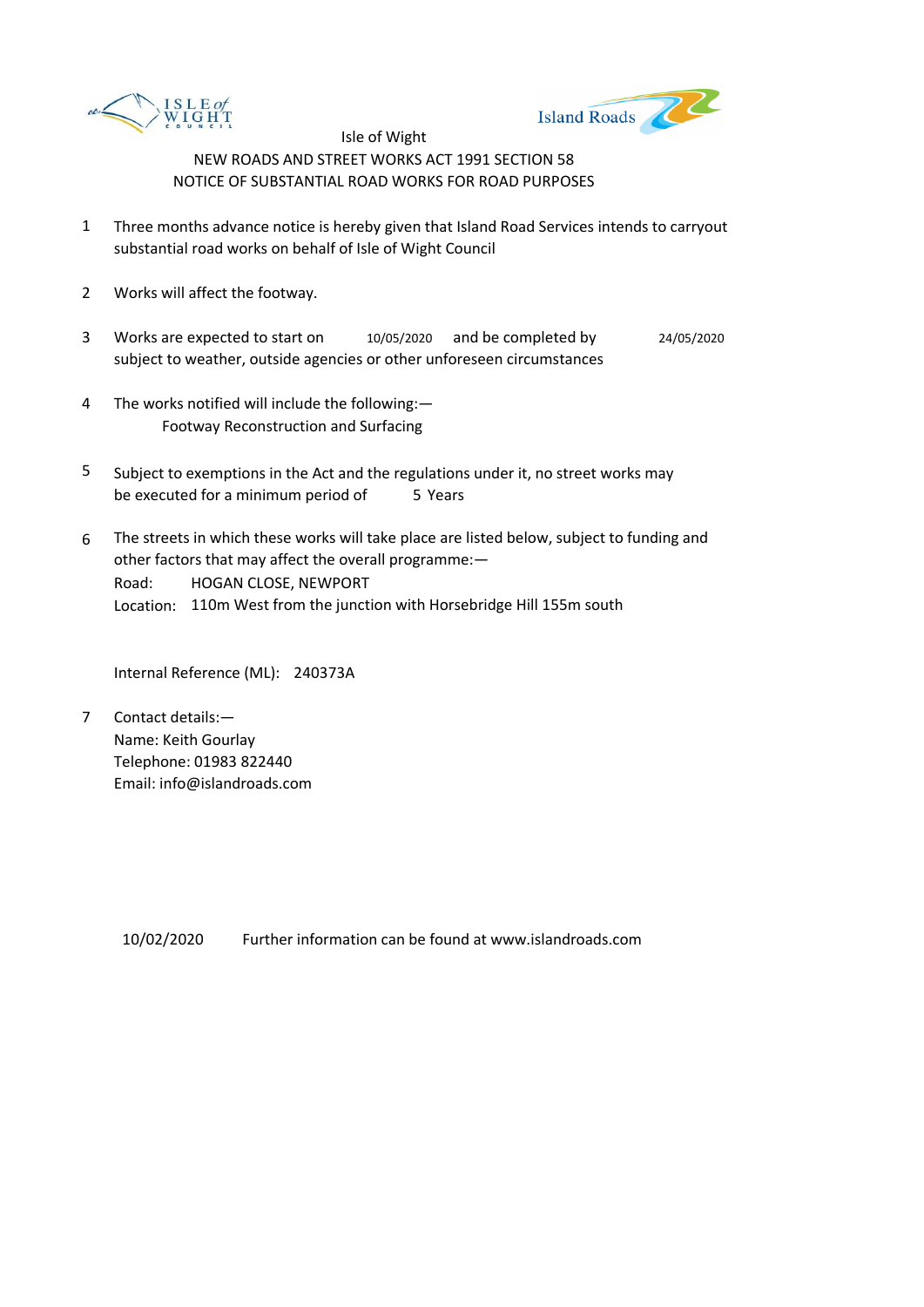



- 1 Three months advance notice is hereby given that Island Road Services intends to carryout substantial road works on behalf of Isle of Wight Council
- 2 Works will affect the footway.
- 3 Works are expected to start on  $10/05/2020$  and be completed by 24/05/2020 subject to weather, outside agencies or other unforeseen circumstances
- 4 The works notified will include the following:— Footway Reconstruction and Surfacing
- 5 be executed for a minimum period of 5 Years Subject to exemptions in the Act and the regulations under it, no street works may
- 6 Road: Location: Whole length from the junction with Trafalgar Road to Chapel Street The streets in which these works will take place are listed below, subject to funding and other factors that may affect the overall programme:— UNION STREET, NEWPORT

Internal Reference (ML): 241235/1

7 Contact details:— Name: Keith Gourlay Telephone: 01983 822440 Email: info@islandroads.com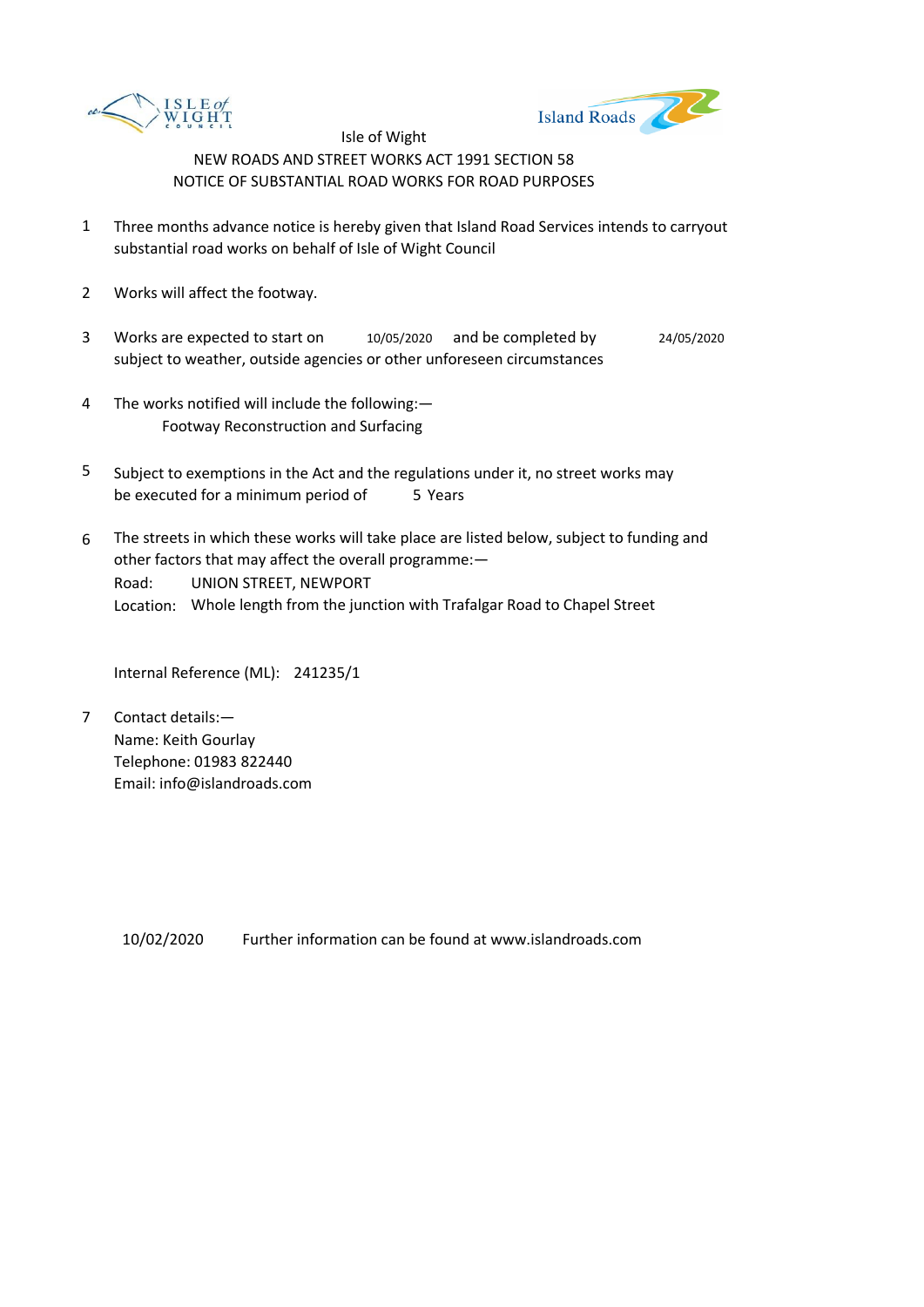



- 1 Three months advance notice is hereby given that Island Road Services intends to carryout substantial road works on behalf of Isle of Wight Council
- 2 Works will affect the footway.
- 3 Works are expected to start on  $10/05/2020$  and be completed by 24/05/2020 subject to weather, outside agencies or other unforeseen circumstances
- 4 The works notified will include the following:— Footway Reconstruction and Surfacing
- 5 be executed for a minimum period of 5 Years Subject to exemptions in the Act and the regulations under it, no street works may
- 6 Road: Location: Whole length from the junction wiith Buckbury Lane 113m The streets in which these works will take place are listed below, subject to funding and other factors that may affect the overall programme:— BUCKBURY HEIGHTS, NEWPORT

Internal Reference (ML): 260212/5

7 Contact details:— Name: Keith Gourlay Telephone: 01983 822440 Email: info@islandroads.com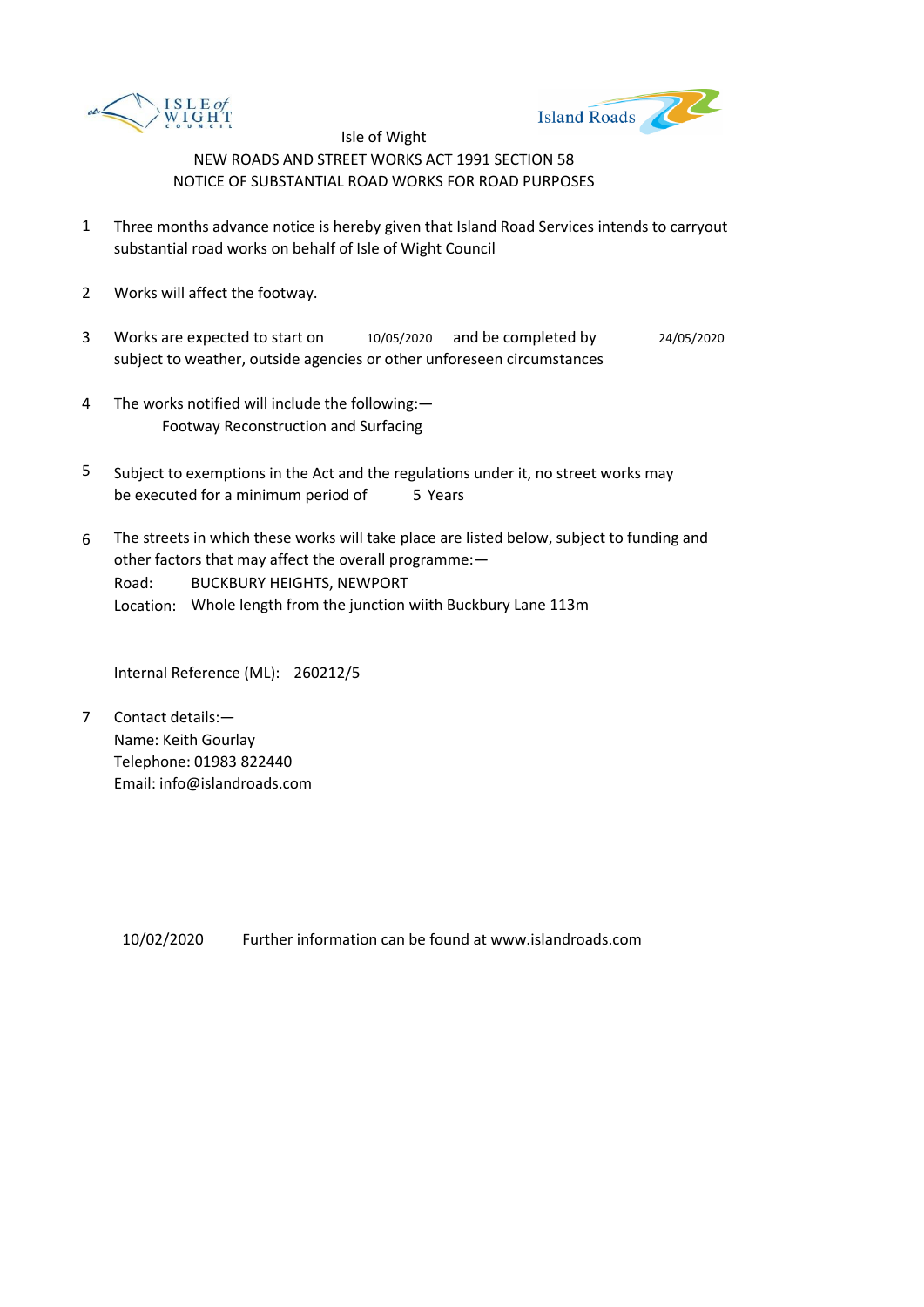



- 1 Three months advance notice is hereby given that Island Road Services intends to carryout substantial road works on behalf of Isle of Wight Council
- 2 Works will affect the footway.
- 3 Works are expected to start on subject to weather, outside agencies or other unforeseen circumstances 10/05/2020 and be completed by 24/05/2020
- 4 The works notified will include the following:— Footway Reconstruction and Surfacing
- 5 be executed for a minimum period of 5 Years Subject to exemptions in the Act and the regulations under it, no street works may
- 6 Road: Location: Whole close from the junction with The streets in which these works will take place are listed below, subject to funding and other factors that may affect the overall programme:— PAN CLOSE, NEWPORT

Internal Reference (ML): 260263

7 Contact details:— Name: Keith Gourlay Telephone: 01983 822440 Email: info@islandroads.com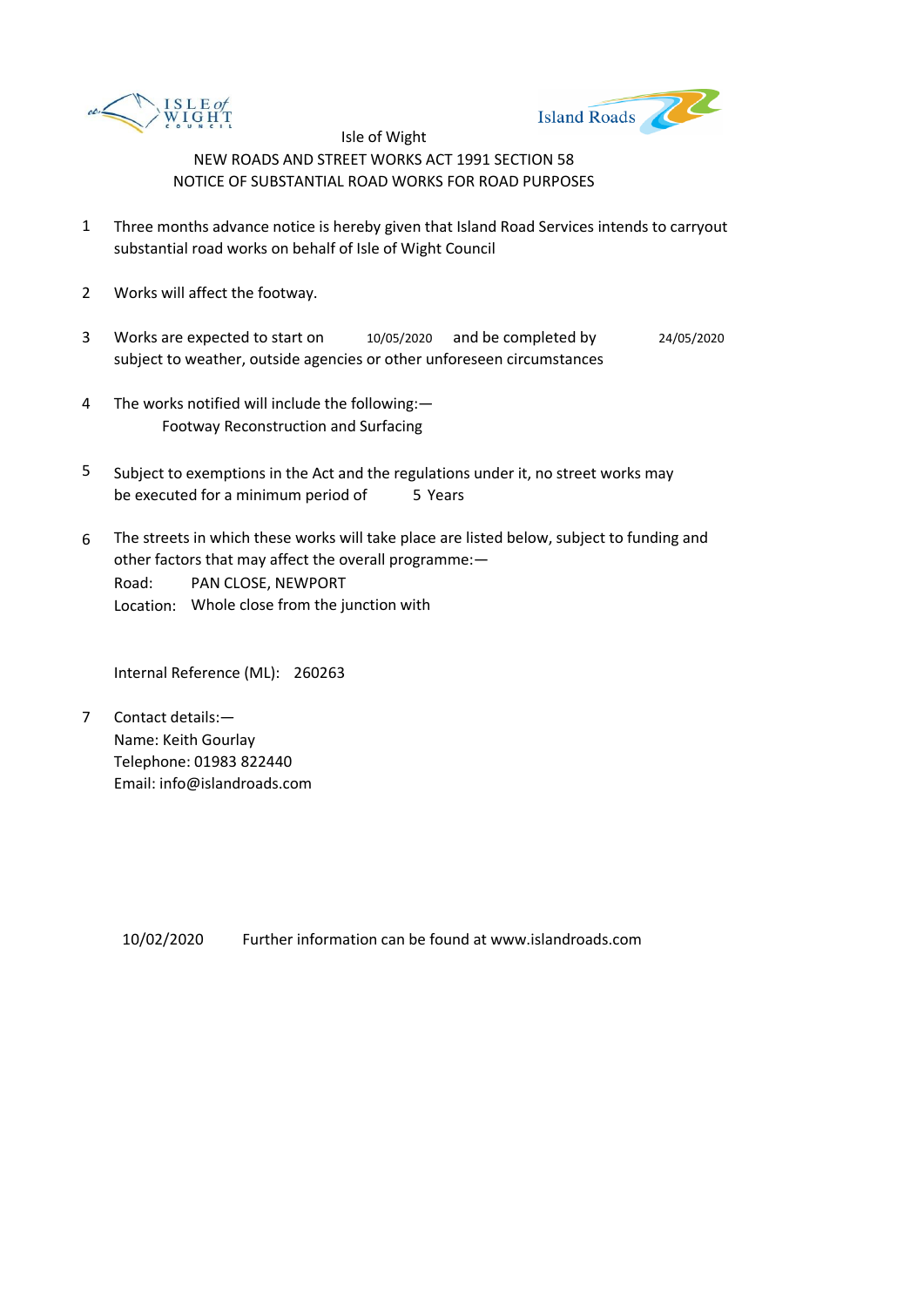



- 1 Three months advance notice is hereby given that Island Road Services intends to carryout substantial road works on behalf of Isle of Wight Council
- 2 Works will affect the footway.
- 3 Works are expected to start on subject to weather, outside agencies or other unforeseen circumstances 10/05/2020 and be completed by 24/05/2020
- 4 The works notified will include the following:— Footway Reconstruction and Surfacing
- 5 be executed for a minimum period of 5 Years Subject to exemptions in the Act and the regulations under it, no street works may
- 6 Road: Location: Whole length from the junction with Furrlongs 93m north The streets in which these works will take place are listed below, subject to funding and other factors that may affect the overall programme:— BERRY CLOSE, NEWPORT

Internal Reference (ML): 260416

7 Contact details:— Name: Keith Gourlay Telephone: 01983 822440 Email: info@islandroads.com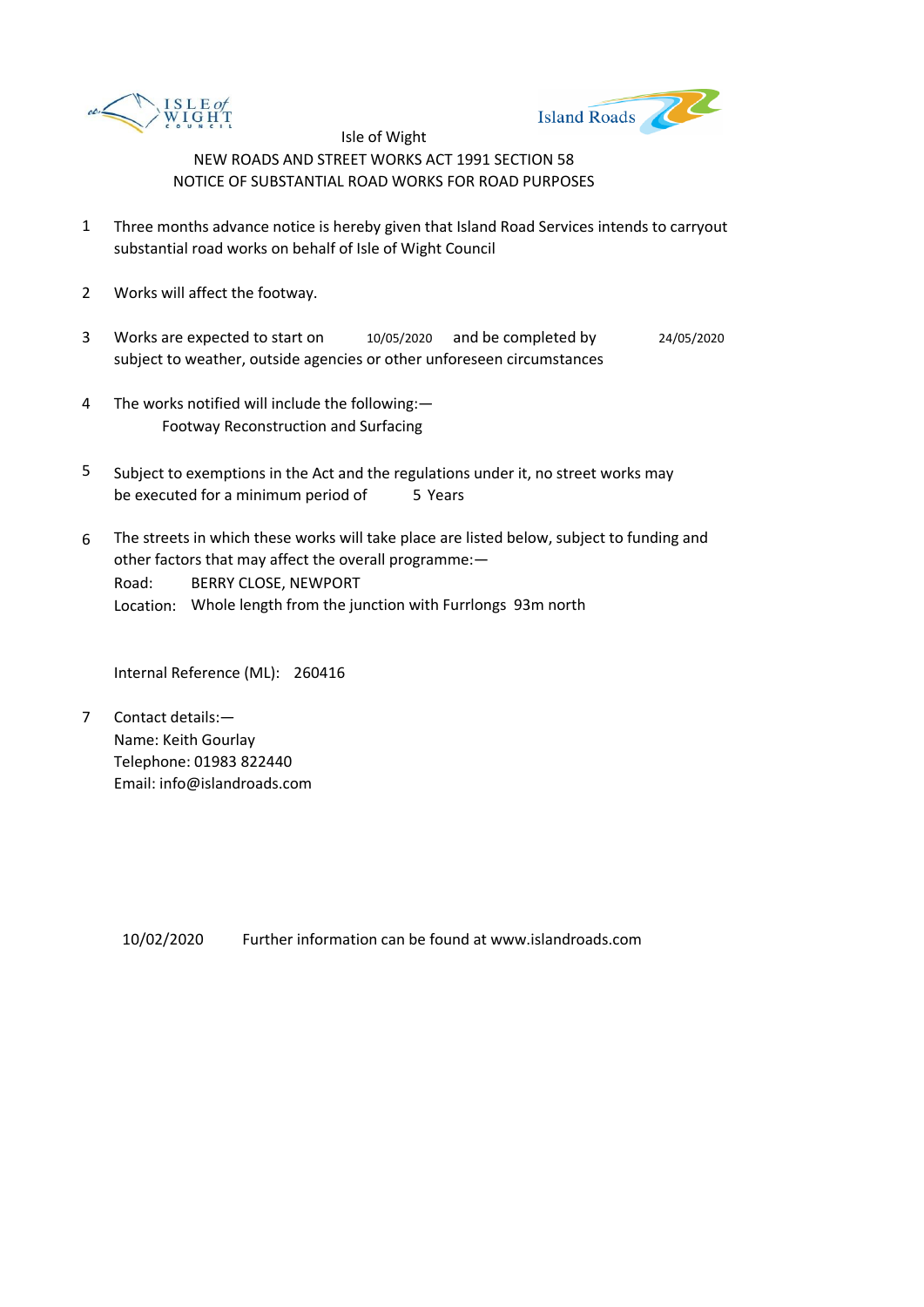



- 1 Three months advance notice is hereby given that Island Road Services intends to carryout substantial road works on behalf of Isle of Wight Council
- 2 Works will affect the footway.
- 3 Works are expected to start on subject to weather, outside agencies or other unforeseen circumstances 10/05/2020 and be completed by 24/05/2020
- 4 The works notified will include the following:— Footway Reconstruction and Surfacing
- 5 be executed for a minimum period of 5 Years Subject to exemptions in the Act and the regulations under it, no street works may
- 6 Road: Location: From the junction with Broadway Roundabout 260m west The streets in which these works will take place are listed below, subject to funding and other factors that may affect the overall programme:— MADEIRA ROAD, TOTLAND

Internal Reference (ML): 640321

7 Contact details:— Name: Keith Gourlay Telephone: 01983 822440 Email: info@islandroads.com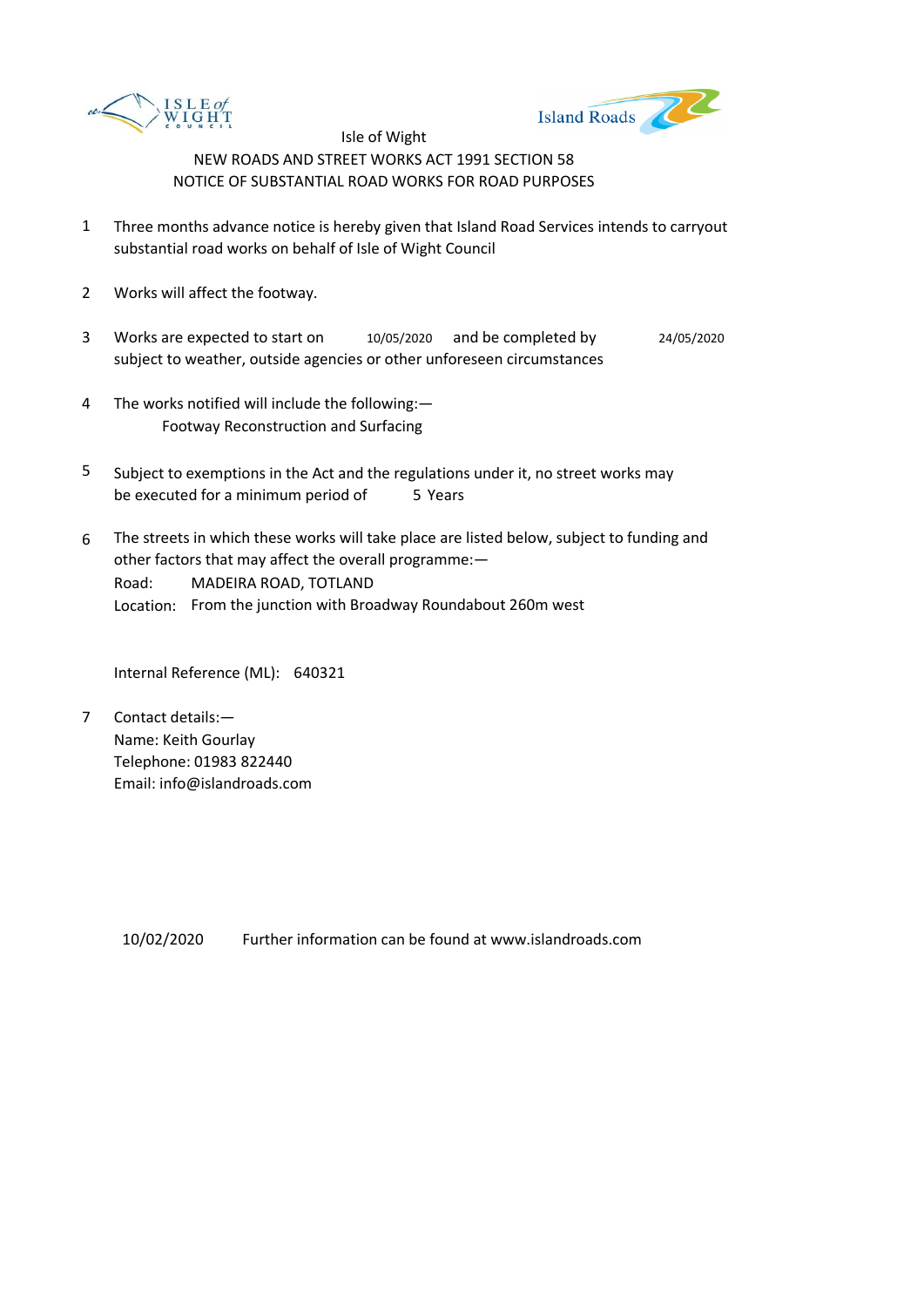



- 1 Three months advance notice is hereby given that Island Road Services intends to carryout substantial road works on behalf of Isle of Wight Council
- 2 Works will affect the footway.
- 3 Works are expected to start on  $10/05/2020$  and be completed by 24/05/2020 subject to weather, outside agencies or other unforeseen circumstances
- 4 The works notified will include the following:— Footway Reconstruction and Surfacing
- 5 be executed for a minimum period of 5 Years Subject to exemptions in the Act and the regulations under it, no street works may
- 6 Road: Location: From the junction with Coles Close 214m west The streets in which these works will take place are listed below, subject to funding and other factors that may affect the overall programme:— COLWELL CHINE ROAD, COLWELL

Internal Reference (ML): 640352

7 Contact details:— Name: Keith Gourlay Telephone: 01983 822440 Email: info@islandroads.com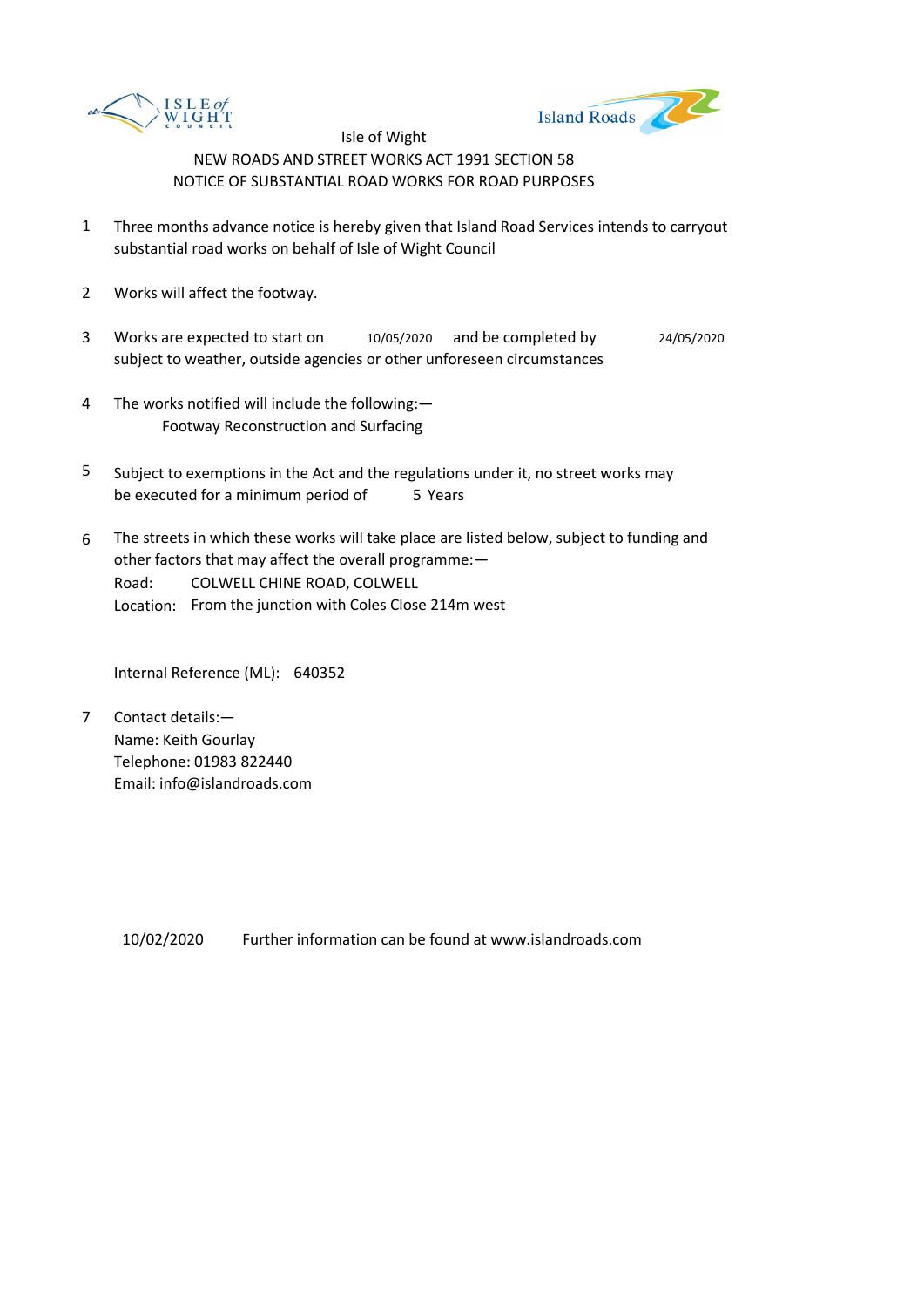



- 1 Three months advance notice is hereby given that Island Road Services intends to carryout substantial road works on behalf of Isle of Wight Council
- 2 Works will affect the footway.
- 3 Works are expected to start on  $10/05/2020$  and be completed by 24/05/2020 subject to weather, outside agencies or other unforeseen circumstances
- 4 The works notified will include the following:— Footway Reconstruction and Surfacing
- 5 be executed for a minimum period of 5 Years Subject to exemptions in the Act and the regulations under it, no street works may
- 6 Road: Location: Whole Length from the junction with Hurst Hill The streets in which these works will take place are listed below, subject to funding and other factors that may affect the overall programme:— CRANSTONE CLOSE, TOTLAND

Internal Reference (ML): 640356

7 Contact details:— Name: Keith Gourlay Telephone: 01983 822440 Email: info@islandroads.com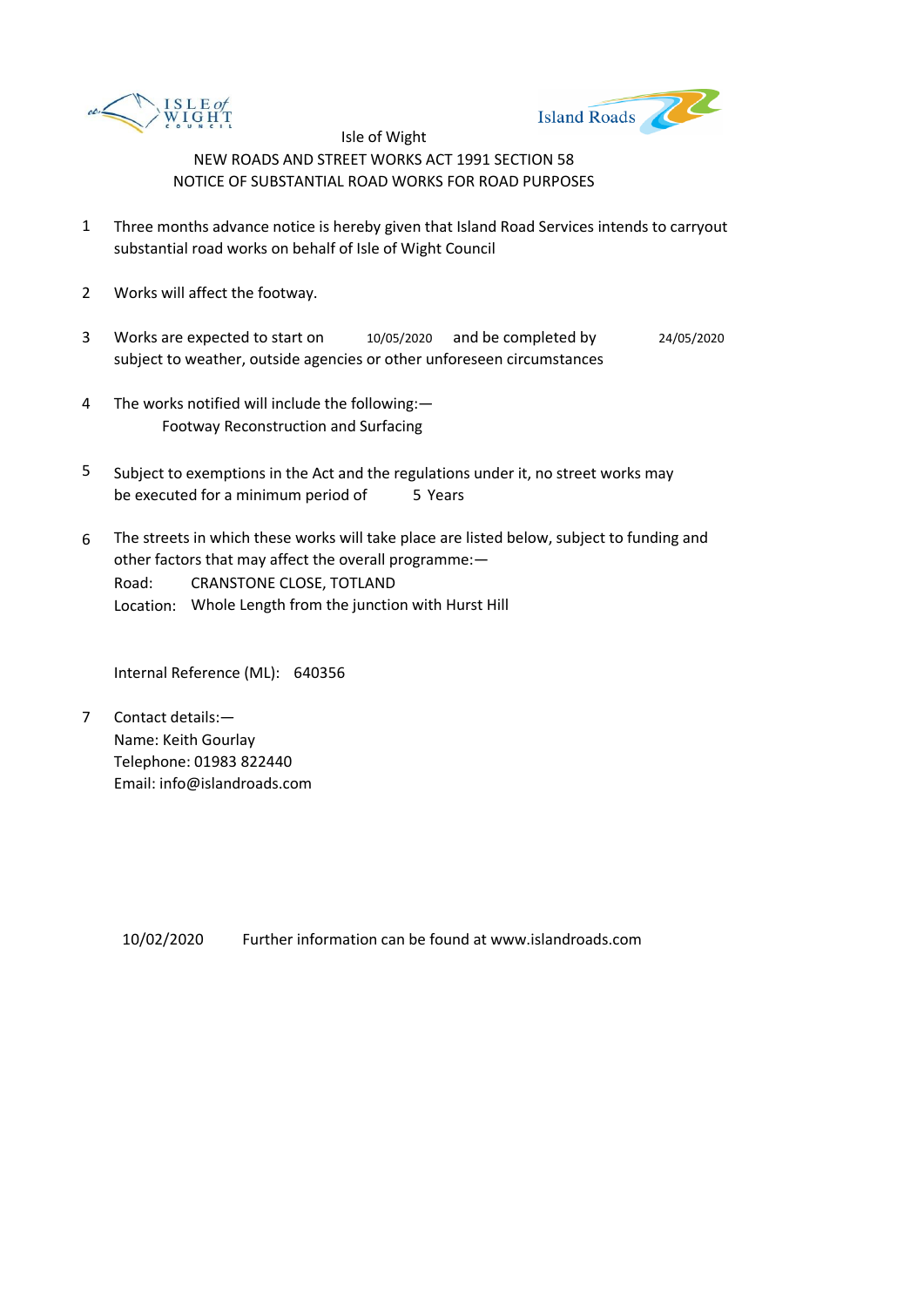



- 1 Three months advance notice is hereby given that Island Road Services intends to carryout substantial road works on behalf of Isle of Wight Council
- 2 Works will affect the footway.
- 3 Works are expected to start on  $10/05/2020$  and be completed by 24/05/2020 subject to weather, outside agencies or other unforeseen circumstances
- 4 The works notified will include the following:— Footway Reconstruction and Surfacing
- 5 be executed for a minimum period of 5 Years Subject to exemptions in the Act and the regulations under it, no street works may
- 6 The streets in which these works will take place are listed below, subject to funding and other factors that may affect the overall programme:—

Road: PRINCES ROAD, FRESHWATER

Location: Whole length from the junction with The Avenue to the junction with Colwell Lane

Internal Reference (ML): 640519/1

7 Contact details:— Name: Keith Gourlay Telephone: 01983 822440 Email: info@islandroads.com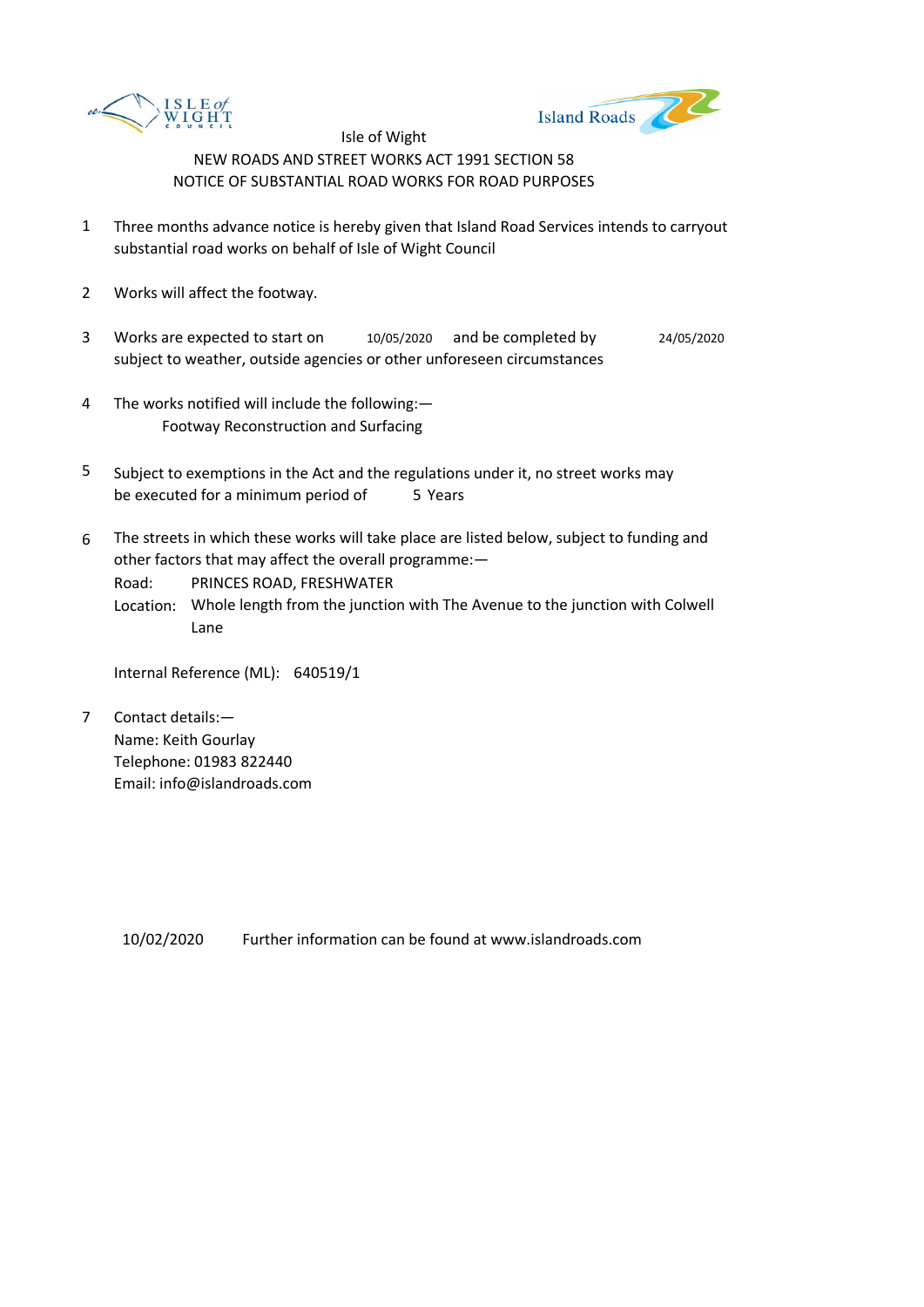



- 1 Three months advance notice is hereby given that Island Road Services intends to carryout substantial road works on behalf of Isle of Wight Council
- 2 Works will affect the footway.
- 3 Works are expected to start on subject to weather, outside agencies or other unforeseen circumstances 10/05/2020 and be completed by 24/05/2020
- 4 The works notified will include the following:— Footway Reconstruction and Surfacing
- 5 be executed for a minimum period of 5 Years Subject to exemptions in the Act and the regulations under it, no street works may
- 6 Road: Location: From the juncton with Halletts Shute 280m west The streets in which these works will take place are listed below, subject to funding and other factors that may affect the overall programme:— WESTHILL LANE, YARMOUTH

Internal Reference (ML): 640540/1

7 Contact details:— Name: Keith Gourlay Telephone: 01983 822440 Email: info@islandroads.com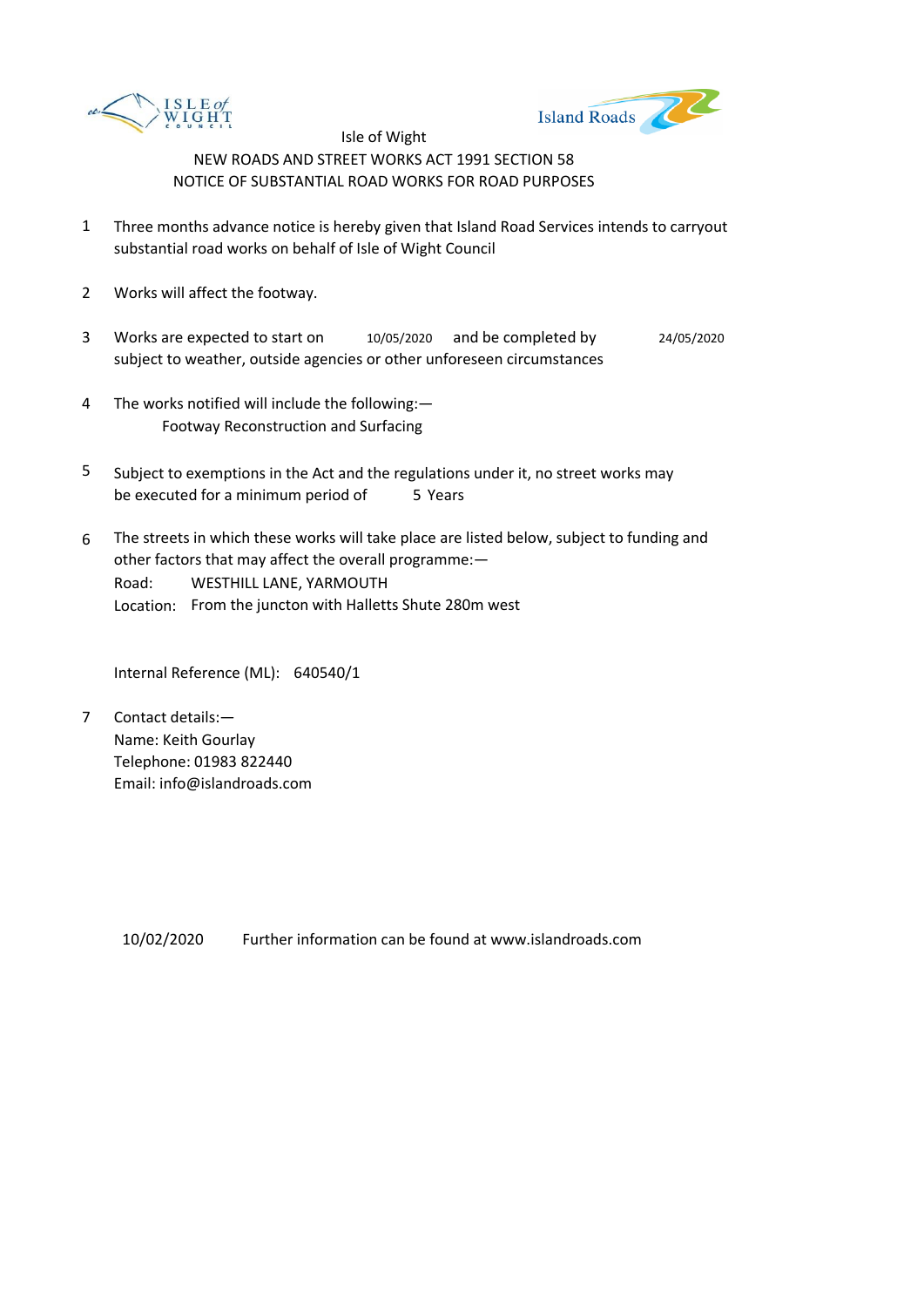



- 1 Three months advance notice is hereby given that Island Road Services intends to carryout substantial road works on behalf of Isle of Wight Council
- 2 Works will affect the footway.
- 3 Works are expected to start on subject to weather, outside agencies or other unforeseen circumstances 10/05/2020 and be completed by 24/05/2020
- 4 The works notified will include the following:— Footway Reconstruction and Surfacing
- 5 be executed for a minimum period of 5 Years Subject to exemptions in the Act and the regulations under it, no street works may
- 6 Road: Location: Whole length from the junction with Colwell Road The streets in which these works will take place are listed below, subject to funding and other factors that may affect the overall programme:— MARTINE CLOSE, COLWELL

Internal Reference (ML): 640581

7 Contact details:— Name: Keith Gourlay Telephone: 01983 822440 Email: info@islandroads.com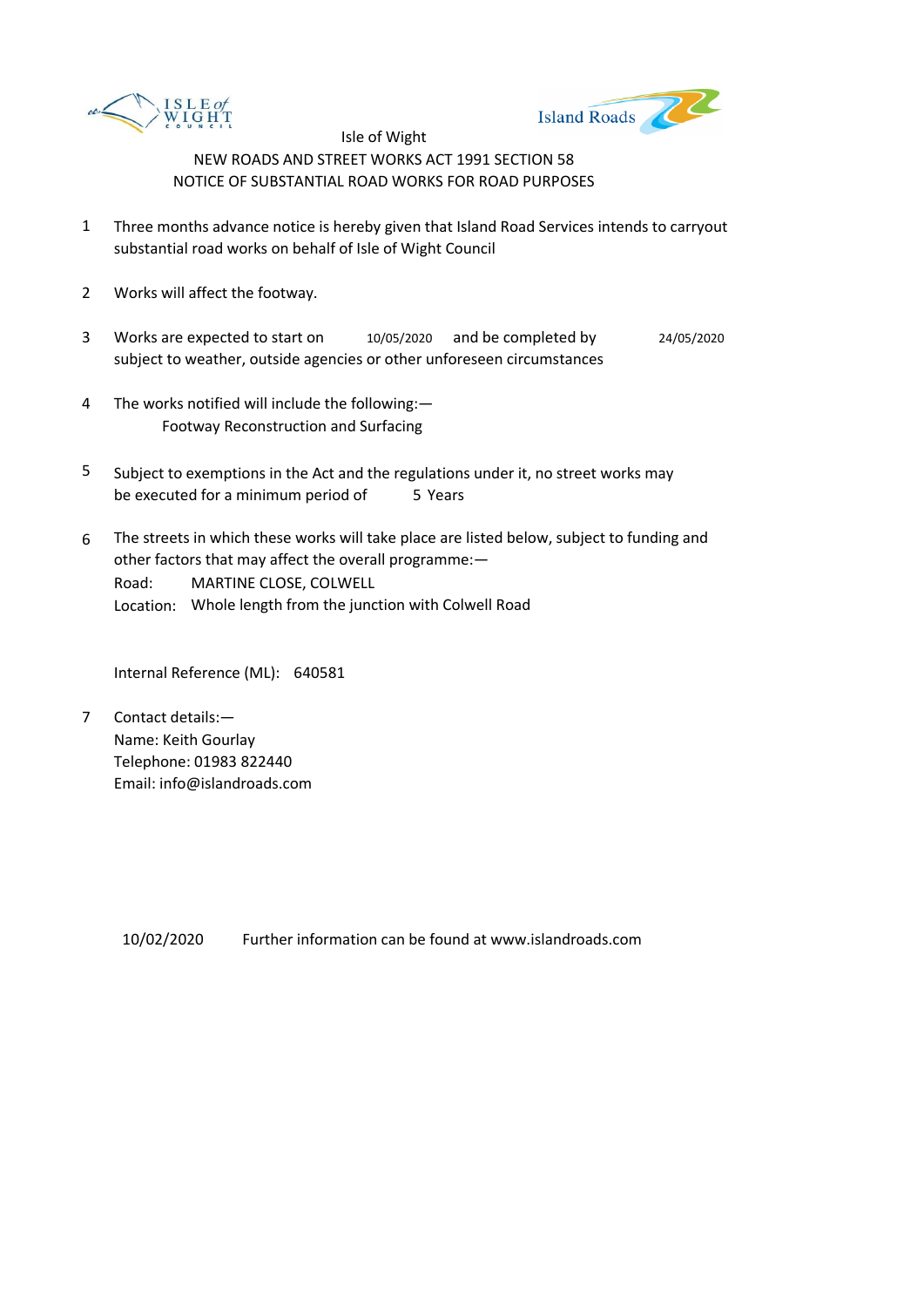



- 1 Three months advance notice is hereby given that Island Road Services intends to carryout substantial road works on behalf of Isle of Wight Council
- 2 Works will affect the footway.
- 3 Works are expected to start on subject to weather, outside agencies or other unforeseen circumstances 10/05/2020 and be completed by 24/05/2020
- 4 The works notified will include the following:— Footway Reconstruction and Surfacing
- 5 be executed for a minimum period of 5 Years Subject to exemptions in the Act and the regulations under it, no street works may
- 6 Road: Location: First lefthand spur off Martine Close ML640581 The streets in which these works will take place are listed below, subject to funding and other factors that may affect the overall programme:— MARTINE CLOSE, COLWELL

Internal Reference (ML): 640581A

7 Contact details:— Name: Keith Gourlay Telephone: 01983 822440 Email: info@islandroads.com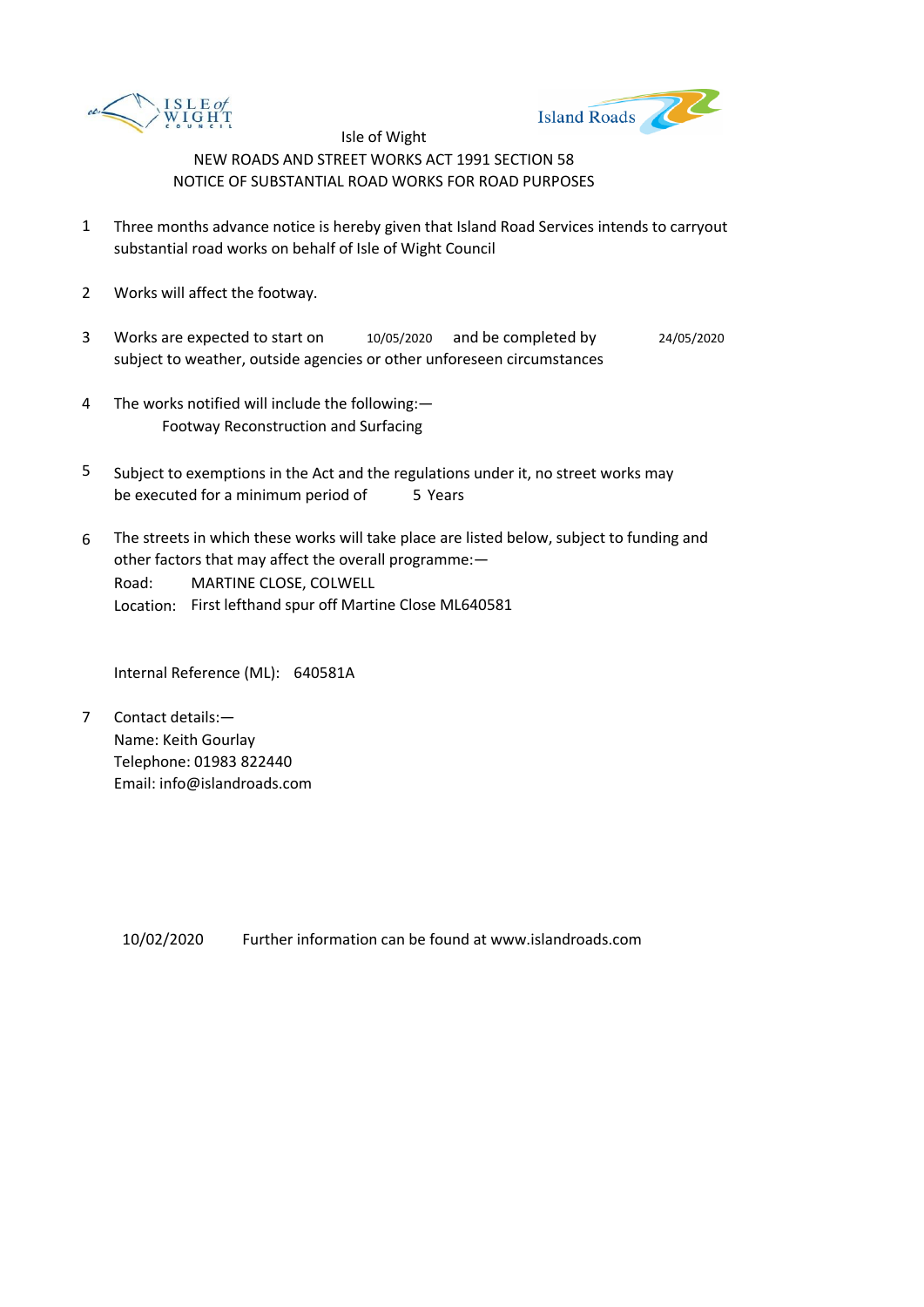



- 1 Three months advance notice is hereby given that Island Road Services intends to carryout substantial road works on behalf of Isle of Wight Council
- 2 Works will affect the footway.
- 3 Works are expected to start on subject to weather, outside agencies or other unforeseen circumstances 10/05/2020 and be completed by 24/05/2020
- 4 The works notified will include the following:— Footway Reconstruction and Surfacing
- 5 be executed for a minimum period of 5 Years Subject to exemptions in the Act and the regulations under it, no street works may
- 6 Road: Location: Whole length junction with Crozier Road whole length The streets in which these works will take place are listed below, subject to funding and other factors that may affect the overall programme:— SCONCE ROAD, YARMOUTH

Internal Reference (ML): 660591/1

7 Contact details:— Name: Keith Gourlay Telephone: 01983 822440 Email: info@islandroads.com